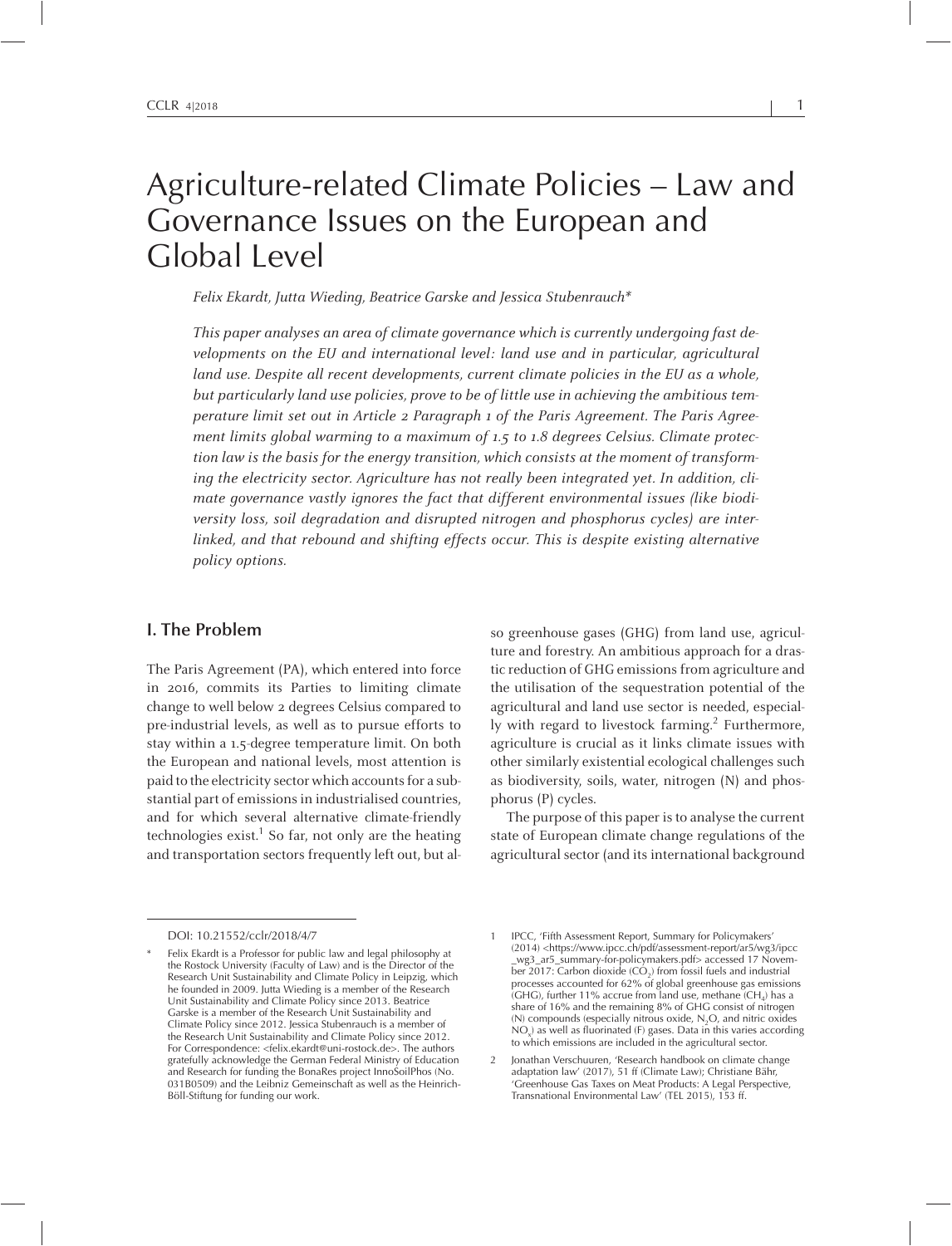in continuance of prior research). 3 Supported by <sup>a</sup> brief analysis of the natural scientific data, this paper asks to what extent legislation has effectively addressed GHG emissions from agriculture. <sup>A</sup> legal analysis is methodologically based on legal interpretation methods as practiced worldwide (the focus here is on the literal sense and systematics of legal norms). If possible, ecological regulatory effects (and the effects of alternative regulatory options) are also considered. This extends the pure legal comparison in substance by aspects of legal effectiveness analysis, respectively governance research. An analysis of the relevant EU legal acts and the existing academic literature is intended to determine whether the existing governance approaches are suitable for complying with the target set out by the Paris Agreement. The paper will conclude that, on closer inspection, this target is more ambitious than is usually assumed. This could fundamentally shift the perspective on land-use governance – all the more so as an integrative perspective on the various land-use related environmental problems may prove necessary.

# **II. Climate Emissions from Land Use, Interlinked Environmental Issues, Frugality and the Paris Temperature Limit**

Land use, land-use change and forestry (LULUCF) are some of the major areas in combating climate change. This sector includes storing and emitting carbon dioxide (CO $_{\textrm{\tiny{2}}})$  from forests, arable land, grassland and wet-

2  $|$  CCLR 4|2018

lands. The unique quality of the sector is that it does not only account for emitting GHG, but also serves as <sup>a</sup> sink. The storage capacities of soil, forests and wetlands are enormous – however, only if they remain intact or are used preserving their functions. 4 Traditionally, the termLULUCF was used in <sup>a</sup> narrow way. It did not cover agriculture as <sup>a</sup> whole; in particular, it did not cover emissions from livestock or fertiliser production. Since the Fifth Assessment Report of the IPCC, the term AFOLU (agriculture, forestry and other land use) was introduced alongside LU-LUCF, broadening the term to describe all climate aspects of land use as <sup>a</sup> whole. This extended definition includes also emissions from agricultural soils, enteric fermentation, manure managemen<sup>t</sup> systems, and rice cultivation. <sup>5</sup> We will see, however, that under the current regulations, some emissions from land use are not covered by so-called LULUCF regulations, but rather by those aiming at the non-CO<sub>2</sub> sector in general (especially livestock farming – with the exception of grazing land). The focus of this paper is on agriculture, even if the termland use, as commonly used in international law, also includes forestry.

In the area of land use, 6 we are talking about the GHG carbon dioxide (CO<sub>2</sub>), methane (CH<sub>4</sub>), nitrous oxide (N<sub>2</sub>O), and nitric oxides (NO<sub>x</sub>), which are especially associated with livestock farming and animal feed production (starting with the fact that production of animal products including pastural agriculture makes up around three quarters of global agricultural use 7 ). Generally speaking, we are dealing with digestion-related emissions (whereby the beef industry alone accounts for 72% of methane emis-

(IPCC NGGIP); IPCC, 'Agriculture, Forestry and Other Land Use (AFOLU)' in IPCC, 'Climate Change 2014: Mitigation of Climate Change. Contribution of Working Group III to the Fifth Assessment Report of the Intergovernmental Panel on Climate Change' (2014) 816-822 (AR 5 AFOLU).

<sup>3</sup> Felix Ekardt, 'Sustainability: Transformation, Governance, Ethics, Law' (2018 in press) (Sustainability); Felix Ekardt, Bettina Hennig and Anna Hyla, 'Landnutzung, Klimawandel, Emissionshandel und Bioenergie' (LIT 2010); Felix Ekardt et al, 'Legal Instruments for Phosphorus Supply Security' (JEEPL 2015) <sup>343</sup> ff; Felix Ekardt, Bettina Hennig and Valentin von Bredow, 'Land use, climate change and emissions trading. European and international legal aspects of the post-Kyoto process' (CCLR 2011) <sup>371</sup> ff; for current information on the vast contents see Charlotte Streck and Agustina Gay, 'The role of Soils in International Climate Change Policy' (International Yearbook for Soil Law and Policy 2016) <sup>105</sup> ff.

See for instance Climate Law (n 2), 51 ff. Verschuuren further points out that practices aimed at increased carbon sequestration of soils would have positive side effects like avoiding chemical fertiliser use and pesticides, see Jonathan Verschuuren, 'Towards an EU Regulatory Framework for Climate-Smart Agriculture: The Example of Soil Carbon Sequestration, Transnational Environmental Law' (TEL 2018) 304.

<sup>5</sup> On the different definitions IPCC, '2006 IPCC Guidelines for National Greenhouse Gas Inventories' <https://www.ipcc-nggip .iges.or.jp/public/2006gl/vol4.html> accessed <sup>3</sup> November <sup>2017</sup>

<sup>6</sup> On this subject IPCC, 'Special Report on Land Use, Land-Use Change, and Forestry' (2000) (Special Report on Land Use); Camila Moreno, Daniel Speich Chassé and Lili Fuhr, 'Carbon Metrics. Global Abstractions and Ecological Epistemicide' (HBS 2015), 41 ff; Climate Law (n 2), 1 ff; Lasse Loft, 'Erhalt und Finanzierung biologischer Vielfalt, Synergien zwischen internationalem Biodiversitäts- und Klimaschutzrecht' (Springer 2009); Ulrich Hoffmann, 'Assuring Food Security in Developing Countries under the Challenges of Climate Change, Key Trade and Development Issues of <sup>a</sup> Fundamental Transformation of Agriculture' (UNCTAD Discussion Papers 2011); Harald Ginzky et al (eds), 'International Yearbook of Soil Law and Policy 2017' (Springer 2018).

<sup>7</sup> Moreno et al (n 6) <sup>41</sup> ff; Almut Jering et al, 'Globale Landflächen und Biomasse nachhaltig und ressourcenschonend nutzen', UBA-Positionen, 2012.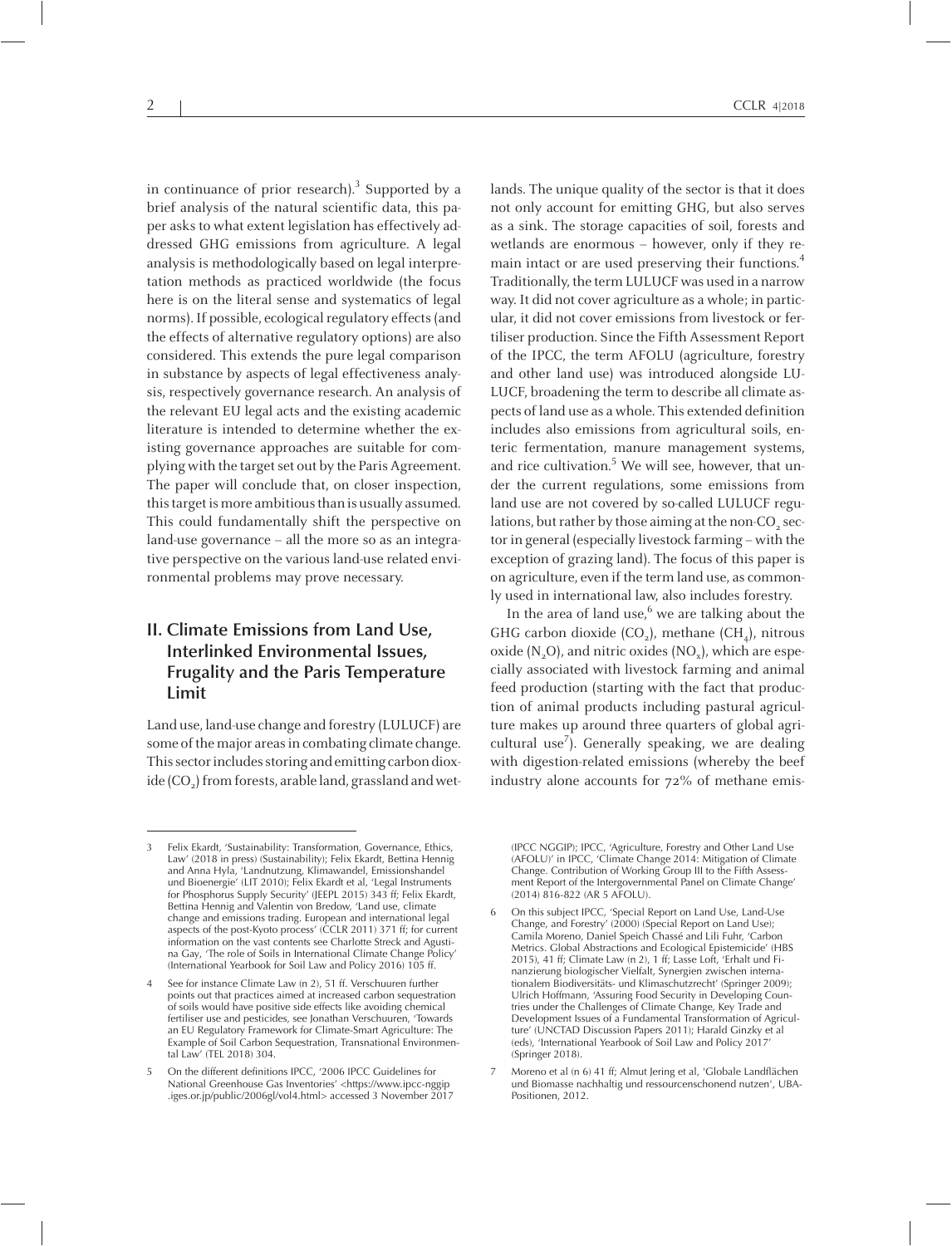sions from enteric fermentation $^8$ ), fertiliser production,fertilisationandfertiliserstorage,GHG-emitting land-use changes etc. (eg conversion of wetlands, grassland or forests into cultivated land). 9 In turn, land use is affected by climate change, which triggers feedback reactions with regard to the soil, even if land use does not ostensibly change, eg in permafrost soils and wetlands. <sup>10</sup> More specifically, considerable amounts of CH<sub>4</sub> are produced in digestive processes of ruminants. Likewise,  $\rm N_{2}O$  and  $\rm NO_{x}$  (as well as ammonium, NH $_{\textrm{\scriptsize{\textrm{3}}}}$ ) are a result of the application and storage of N-containing fertilisers. In addition, the production of nitrogen fertilisers is very energy intensive (which is frequently not counted as land-use related emissions), as will be elaborated later.

The quantity and quality of ecosystem-service potentials<sup>11</sup> depend on their state. Modern land-use practices can raise the supply of ecosystem services (eg climate regulation) in the short-term; however, due to different degradation processes, which, for example, are caused by intensive agricultural production, the medium and long-term quality of many ecosystem services might – considerably – deteriorate on <sup>a</sup> regional and global level and harm biodiversity. Soils, forests, plants or oceans can function as carbon reservoirs. The different kinds of sinks lead to calculation and balance problems, also because they have different quotas for the reflexion of solar

<sup>10</sup> On the issue of feedback effects in short Sustainability (n 3) Ch 4.4.

radiation. 12 Therefore, deforestation with successive afforestation might not maintain the same effects on warming and cooling.<sup>13</sup> Also, besides sink and Albedo attributes, other climate-relevant ecosystem services must be considered.<sup>14</sup> Keeping this in mind, the idea of fighting climate change essentially through afforestation is doubtful: The effect is probably much lower than hoped for, as the sink capacity of trees and the available land is overestimated, while the land-use competition is underestimated. 15 Also, afforestation on land which was not managed before might lead to an increase in emissions. This happens, for example, when wetlands, unmanaged grasslands and forests are used to plant quickly growing, biomass-producing trees.

These uncertainties also show that land-use questions as <sup>a</sup> whole are much more difficult to capture than fossil-fuel use alone. In this regard, the IPCC identifies the improvement of remote sensing technologies as most promising. 16 In addition however, there are factors like the high number of small emitters, difficulties in verifying single emission sources as well as problems with the monitoring methodology.<sup>17</sup> This is confirmed by the Australian Carbon Farming Initiative (CFI).<sup>18</sup> CFI is the world's first offset scheme, that allows the trading of carbon certificates derived by storing carbon or reducing GHG emissions within farming and forestry projects(next

4.9. Natural science findings show that global ecosystems have changed faster and more drastically in the pas<sup>t</sup> <sup>50</sup> years due to human impact than they have in any other comparable period in the history of humankind; see Secretariat of the Convention on Biological Diversity, 'Global Biodiversity Outlook 3' (2010).

- <sup>13</sup> See on this IPCC, 'Fifth Assessment Report 2013, Working Group I, Ch 7' <http://www.climatechange2013.org/images/ report/WG1AR5\_ALL\_FINAL.pdf> accessed <sup>27</sup> November 2017, 609.
- <sup>14</sup> Especially forests and other ecosystems like wetlands as humidifier are indispensable in the climate-relevant water cycle.
- 15 Celeste M Black, 'The use of market-based mechanisms to bolster forest carbon' in Larry Kreiser et al, 'Environmental Taxation and Climate Change' (Elgar 2011) <sup>150</sup> ff; Regarding consistency, efficiency and frugality: Sustainability (n 3) Ch 1.3.
- <sup>16</sup> See table in IPCC Summary (n 1) 50. Whether the statement in <sup>2007</sup> – as usually in the IPCC based on data from <sup>2003</sup> or <sup>2004</sup> – is still up to date that readiness for market of those technologies can be expected in about <sup>20</sup> years, is difficult to assess from <sup>a</sup> climate-sociological perspective.
- <sup>17</sup> See also European Commission, 'Commission Staff Working Document' (13 December 2013)SWD (2013) 531, 17.
- <sup>18</sup> Penny van Oosterzee, 'The integration of biodiversity and climate change: <sup>A</sup> contextual assessment of the carbon farming initiative' (Ecological Management & Restauration 2012) <sup>238</sup> ff; Phil Polglase et al, 'Opportunities for carbon forestry in Australia: Economic assessment and constraints to implementation' (CSIRO Sustainable Agriculture Flagship 2012) <sup>1</sup> ff.

<sup>8</sup> Michelle Nowlin and Emily Spiegel, 'Much ado about methane: intensive animal agriculture and greenhouse gas emissions' in Mary Jane Angelo and Anél Du Plessis (eds), 'Research Handbook on Climate Change and Agricultural Law' (Elgar 2017) 239.

<sup>9</sup> On emissions from agriculture see David Blandford and Katharina Hyssapoyannes, 'The Common Agricultural Policy in 2020: Responding to Climate Change' in Joseph A. McMahon and Michael N. Cardwell (eds), 'Research Handbook on EU Agricul-tural Law' (Elgar 2015) <sup>175</sup> ff; Stefan Frank et al, 'Reducing greenhouse gas emissions in agriculture without compromising food security?' (Environ Res Letters 2017) 5 ff; Bernhard Osterburg et al, 'Handlungsoptionen für den Klimaschutz in der deutschen Agrar- und Forstwirtschaft ' (2013) <sup>4</sup> ff.

<sup>11</sup> Ecosystem services include the supply of goods and services of nature which serve the functioning of the biosphere and which human kind can use for its purposes. On this Millennium Ecosystem Assessment in general: Millenium Ecosystem Assessment Board, 'Ecosystems and Human Well-Being: Synthesis' (2005) <sup>9</sup> ff.

<sup>12</sup> See Adriana De Palma et al, 'Challenges With Inferring How Land-Use Affects Terrestrial Biodiversity: Study Design, Time, Space and Synthesis' (Next Generation Biomonitoring: Part <sup>1</sup> <sup>58</sup> 163-199 2018) <sup>164</sup> ff; with regard to the impact of intensive agriculture on soil biodiversity see M. J. Giller et al, 'Agricultural intensification, soil biodiversity and agroecosystem function' (Applied Soil Ecology 1997) <sup>3</sup> ff; with regard to water see David Dudgeon et al, 'Freshwater biodiversity: Importance, threats, status and conservation challenges' (Biol Rev 2006) <sup>163</sup> ff; Sustainability (n 3), Ch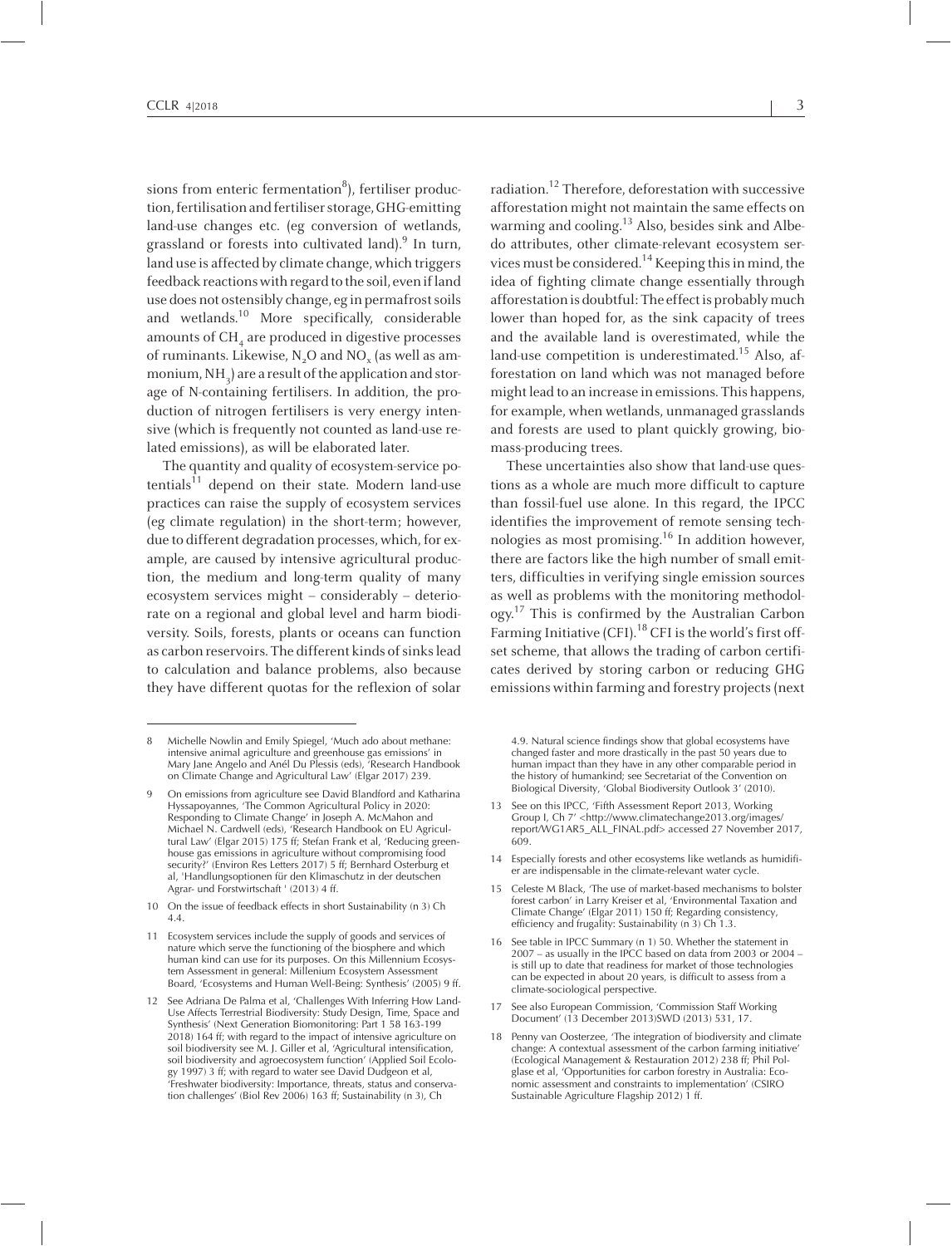to landfills), thus including the LULUCF sector in carbon pricing mechanisms to meet Australia's obligations under the Kyoto Protocol. 19 In addition to the difficult determination of the exact amount of carbon credits generated in each individual case<sup>20</sup> the CFI suffers particularly from low participation by farmers. 21 This is due to political and above all also carbon price uncertainties, which were partly very low due to the voluntary nature of the carbon market. 22 Therefore, there is also uncertainty regarding the number of available buyers. 23 Keeping those factors in mind is necessary when developing effective governance instruments.

Due to the global increase in consumption of animal products along with <sup>a</sup> growing population, longer transits, high food losses and more intensive soil usage, agriculture has become <sup>a</sup> major climate factor. The same factors are also responsible for other ecological issues like disrupted <sup>N</sup> cycles, 24 soil degradation, loss of biodiversity and considerable water pollution. 25 Climate change and biodiversity

loss reinforce each other, and the storage capacity for GHG of vegetation has drastically declined over the pas<sup>t</sup> decades. 26 Considerable amounts of GHG are emitted in terms of global mineral fertiliser usage,<sup>27</sup> primarily for intensive agricultural production systems. In addition, heavy machinery uses an increasing amount of fossil fuels. Economic improvements, particularly in emerging countries, have led to <sup>a</sup> steadily growing demand for animal products. 28 This has made agriculture the main emitter of CH<sub>4</sub> and  $N_2O^{29}$  However, depending on the method of production, there is <sup>a</sup> substantial difference in the climate footprint of some agricultural products. Organic farming, for example, produces lower emissions per area, but looking at the emissions per product unit, they are on average higher than in conventional agriculture. 30 Combining organic farming, which uses less fossil fuels than conventional farming, with less animal food (instead of compensating for smaller yields by using more land), would improve the climate footprint of the food system immensely.<sup>31</sup> At

- <sup>22</sup> Oosterzee (n 18) 1; Kragt et al (n 21) 120.
- <sup>23</sup> Kragt et al (n 21) 120.
- <sup>24</sup> For all details on N-derived products like nitrate, nitric gases, ammonium and nitrous oxides see <https://www.oekom.de/ fileadmin/zeitschriften/UB\_Leseproben/UB\_2016-09\_Leseprobe .pdf> accessed <sup>12</sup> December 2017.
- <sup>25</sup> On different aspects Bettina Hennig, 'Nachhaltige Landnutzung und Bioenergie' (Metropolis 2017), Ch 2.1.2; Loft (n 6); Hoffmann (n 6) <sup>5</sup> ff; IPCC Special Report on Land Use (n 6); Moreno et al (n 6) <sup>41</sup> ff; Lieske Voget-Kleschin, 'Sustainable Food Consumption? Claims for Sustainable Lifestyles in Between Normative and Eudaimonistic Issues. The Example of Food Production and Consumption' (Thesis 2013) <sup>163</sup> ff and <sup>215</sup> ff; FCRN, 'What is efficiency? And is it sustainable? Animal production and consumption reconsidered' (2015) 2 ff; Susanne Stoll-Kleemann and Tim O'Riordan, 'The Sustainability Challenges' (Environment 3/2014) <sup>34</sup> ff; Mukund Govind Rajan, 'Global Environmental Politics. India and the North-South Politics of Global Environmental Issues' (Oxford University Press 1997), <sup>159</sup> ff; Sustainability (n 3) <sup>n</sup> Ch 4.9.
- 26 See Boris Sakschewski et al, 'Resilience of Amazon forests emerges from plant trait diversity' (Nature Climate Change 2016) 1032 ff.
- 27 See FAO, 'World fertilizer trends and outlook to 2020' (2017) 2.
- With regard to the development of average meat consumption in developing countries and industrialised nations, see Nowlin and Spiegel (n 8) <sup>235</sup> ff.
- <sup>29</sup> See also Commission, 'The role of European agriculture in climate change mitigation' (Work Document) SEC (2009) <sup>1093</sup> final.

Generally, agriculture accounts for about 20% of global GHG emissions. <sup>A</sup> definite estimation is not possible due to the difficulties in monitoring and the high global variability depending on food supply and different basic assumptions in each state; attempts are made in Julia Grünberg, Hiltrud Nieberg and Thomas <sup>G</sup> Schmidt, 'Treibhausgasbilanzierung von Lebensmitteln (Carbon Footprints): Überblick und kritische Reflektion' 2010, 55; IPCC AR <sup>5</sup> AFOLU (n 5) 822; Carbonbrief.org, 'Analysis: What does revised methane data mean for the Paris Agreement?' (29 September 2017) <https://www.carbonbrief.org/analysis-what-does -revised-methane-date-mean-for-paris-agreement> accessed <sup>21</sup> March 2018; Bähr (n 2) 153 ff.

- <sup>30</sup> Eva-Marie Meemken and Matin Qaim, 'Organic Agriculture, Food Security, and the Environment' (Annu. Rev Resour Econ 2018) 4.10; Alfredo J Escribano and Petr Konvalina, 'Organic Livestock Farming – Challenges, Perspectives, and Strategies to Increase Its Contribution to the Agrifood System's Sustainability – <sup>A</sup> Review' in Petr Konvalina (ed), 'Organic Farming' (Ch 11, 2016) 3, 7-8; Abhishek Chaudhary, David Gustafson and Alexander Mathys, 'Multi-indicator sustainability assessment of global food systems' (Nature Communications  $9$  2018) Art 8, 1 ff; Peter Read, 'The role of carbon storage and climate change' in Francisco Rosillo-Calle et al (eds), 'The Biomass Assessment Handbook. Bioenergy for <sup>a</sup> Sustainable Environment' (Basingstoke 2007) 5, 225 ff.
- 31 See UNCTAD, 'Trade and Environment Review' (2013); Ann-Helen Meyer von Bremen and Gunnar Rundgren, 'Foodmonopoly. Das riskante Spiel mit billigem Essen' (2014) <sup>97</sup> ff; Jesco Hirschfeld*,* Julika Weiß und Thomas Korbun, 'Ansätze zur klimafreundlichen Agrarpolitik' (Ökologisches Wirtschaften 1/2009) 15-16; eg, organic farming can store for up to three times as much <sup>C</sup> as conventional agriculture, in addition to less climate relevant  $CO<sub>2</sub>$  and nitrogen emissions. See Read (n 30) 225 ff; Helmut Haberl and Karl-Heinz Erb, 'Assessment of Sustainable Land Use in Producing Biomass' in Jo Dewulf and Herman Van Langenhove, 'Renewables-Based Technology, Sustainability Assessment' (Wiley 2006) <sup>183</sup> ff; Michael Clark and David Tilman, 'Comparative analysis of environmental impacts of agricultural production systems, agricultural input efficiency, and food choice' (Environ. Res. Lett. 2017) 1 ff.

<sup>19</sup> Oosterzee (n 18), 1.

<sup>20</sup> With regard to the calculation of the reduction of GHG emissions of certain environmental plantings and the remaining uncertainties, see Polglase et al (n 18) 18 ff.

Marit E Kragt, Nikki P Dumbrell and Louise Blackmore, 'Motivations and barriers for Western Australian broad-acre farmers to adopt carbon farming' (Environmental Science and Policy 2017) 115 ff.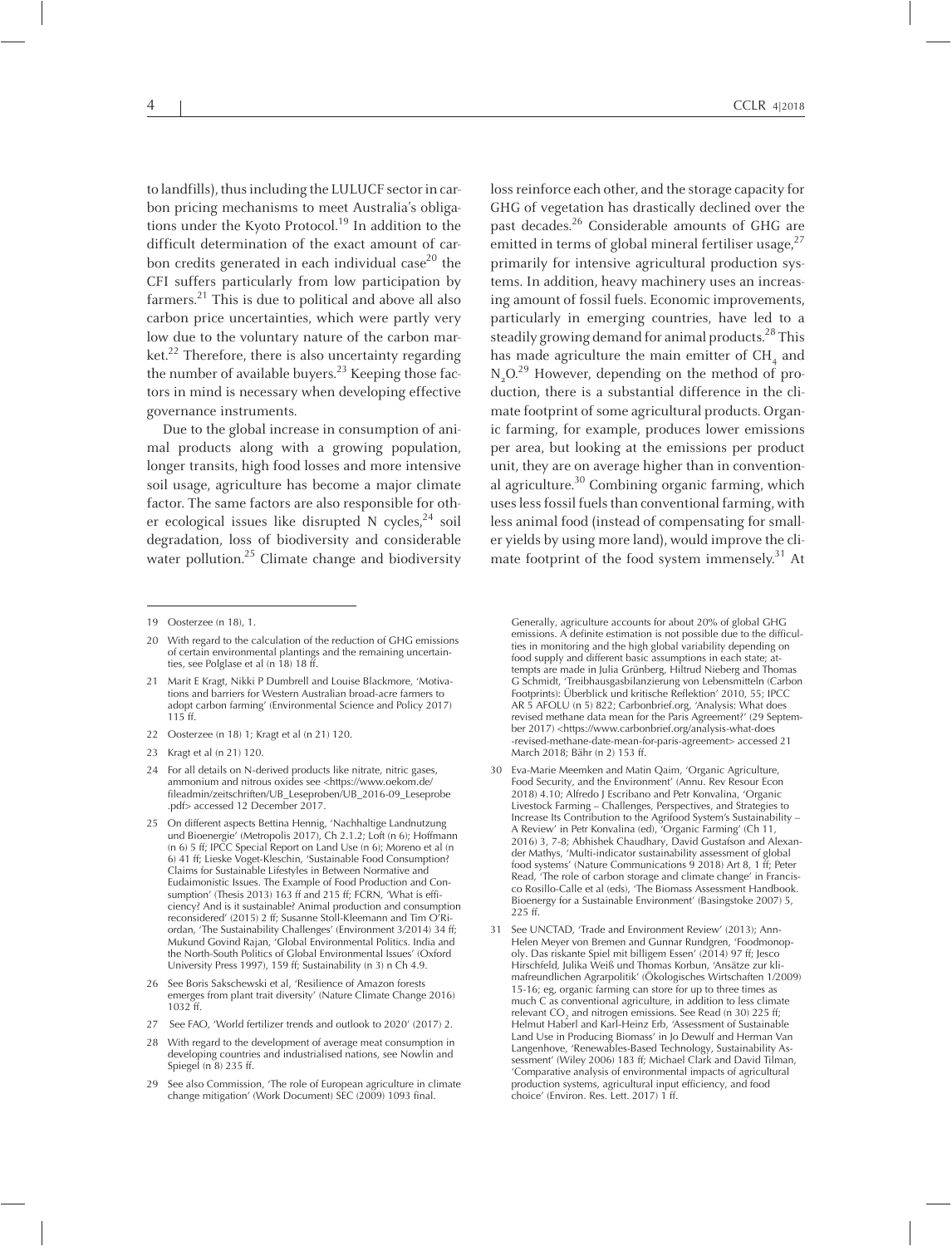the moment, pressure on land use increases due to the trend of using (cultivated) biomass for energy and material use.<sup>32</sup> In view of its impact on climate, environment and food security, it should however only be used sparingly, despite the advantages its materiality might have for future energy supply.<sup>33</sup>

In agriculture, there are many technical approaches aimed at reducing emissions: precision farming and efficient fertilisation, rewetting of peatlands, vegetation decisions, animal feed composition etc. 34 But even though emissions intensity, meaning GHG per unit, has decreased since the 1960's because of increased efficiency in agriculture and forestry, 35 there has also been an increase in the intensity of land use with all its consequences. Therefore, agriculture is <sup>a</sup> sector which shows that besides technological solutions, frugality, meaning behavioural changes like clearly reduced consumption of animal products, is necessary. 36 In essence, this seems also necessary in order to meet the target of limiting global warming to 1.5 to 1.8 degrees compared to the preindustrial level set in the Paris Agreement. This legally binding target requires zero emissions globally within the next one or two decades,<sup>37</sup> and even a technologically improved agriculture will still emit significant amounts of GHG. Thus, even if animal-based diets were to be reduced substantially, it will be nec-

essary to absorb remaining emissions through technologies to create negative emissions. <sup>38</sup> With that in mind, rewetting peatlands, or (if land is available) afforestation, appear more reasonable than expensive and risky geo-engineering approaches.

As an agriculture sector which is compatible with the Paris Agreement, and also with other international binding agreements such as the Convention on Biological Diversity (CBD), will have to abandon fossil fuels, many issues still need to be addressed. As already mentioned, agricultural processes currently heavily rely on mineral fertilisers and the use of heavy machinery, that as of yet, cannot be operated by electricity alone. Furthermore, due to the highly globalised food market, <sup>a</sup> long processing chain for food production exists, 39 which requires the use of fossil fuels as well. With regard to the use of fertilisers, the orientation towards a circular economy<sup>40</sup> demands the use of recycled fertilisers such as recovered phosphorus from sewage sludge or organic fertilisers for food production, but they would need to be produced with renewable energies. <sup>41</sup> With regar<sup>d</sup> to renewably-produced nitrogen in mineral fertilisers, there is the (so far little used) option to renewably generate hydrogen which is needed for the ammonium synthesis. 42 Traditionally, fossil gas is used for the energy-intensive Haber-Bosch process, it is

'Paris Agreement, Precautionary Principle and Human Rights: Zero Emissions in Two Decades?' (Sustainability 2018); On the PA in general see Felix Ekardt and Jutta Wieding, 'Rechtlicher Aussagegehalt des Paris-Abkommens: Eine Analyse der einzelnen Artikel' (ZfU special edition 2016) <sup>36</sup> ff.

- <sup>38</sup> See IPCC AR <sup>5</sup> AFOLU (n 5) 873-875. While the recent dietary changes worldwide develop in <sup>a</sup> contrary direction. Especially China and India show an increasing demand for animal products – with the respective rise of GHG emissions – while meat consumption in developed countries stagnates on <sup>a</sup> high level: Climate Law (n 2) 5; Bähr (n 2) 156.
- <sup>39</sup> Phillip Baker et al, 'Trade and investment liberalization, food systems change and highly processed food consumption: <sup>a</sup> natural experiment contrasting the soft-drink markets of Peru and Bolivia, Globalization and Health' (2016) 12 ff.
- <sup>40</sup> Commission, 'Proposal for <sup>a</sup> Regulation of the European Parliament and of the Council laying down rules on the making available on the market of CE marked fertilising products and amending Regulations (EC) No 1069/2009 and (EC) No 1107/2009 final' COM(2016) 157; with regard to <sup>P</sup> Thomas Nesme and Paul JA Withers, 'Sustainable strategies towards <sup>a</sup> phosphorus circular economy' (Nutr Cycl Agroecosyst 2016) <sup>259</sup> ff.
- <sup>41</sup> Johan Rockström et al, 'A roadmap for rapid decarbonization' (Science 2017) <sup>1269</sup> ff; Joeri Rogelj et al, 'Feasibility of limiting warming to 1.5 and 2°C' (Climate Analytics 2015).
- <sup>42</sup> In Norway this procedure is traditionally used; see Cédric Philibert, 'Producing industrial hydrogen from renewable energy' (Commentary 2017) <https://www.iea.org/newsroom/news/2017/ april/producing-industrial-hydrogen-from-renewable-energy.html <sup>&</sup>gt; accessed <sup>23</sup> July 2018.

<sup>32</sup> Reducing traditional use of biomass bears immense potential to reduce  $\text{CO}_2$  emissions; see IPCC AR 5 AFOLU (n 5) 872. According to the IPCC, use of algae seems promising for further research for material and energetic use besides land-based biomass. So far however, there are no technologies available which are ready for implementation and economically sensible; see ibid 877.

<sup>33</sup> In depth on this debate Hennig (n 25) Ch 2.2. Even if bioethanol is produced from waste from forests and agriculture only, there are trade-offs. In forests, the natural degradation process of eg deadwood releases C more slowly and more compliant with the natural <sup>C</sup> cycle of <sup>a</sup> forest than in energetic use. In agriculture, there might be side-effects, eg if waste which would usually remain on the field, is now used energetically and the <sup>C</sup> content of the soil decreases in the long-term. Direct competition of usage is an issue with agricultural waste, when they are traditionally used as livestock litter or as fertiliser. See IPCC AR <sup>5</sup> AFOLU (n 5) 871.

<sup>34</sup> See on all this IPCC AR <sup>5</sup> AFOLU (n 5) 849, Figure 11.13; IPCC Summary (n 1) 55.

<sup>35</sup> By 38% for milk, by 50% for rice, by 45% for pork, by 76% for chicken and by 57% for eggs. An exception are cereals, where emission intensity has increased by 45%; IPCC AR <sup>5</sup> AFOLU (n 5) <sup>848</sup> and <sup>851</sup> Figure 11.15. Other effects on the environment are disregarded.

<sup>36</sup> On the (widely ignored) necessity of changing in animal product consumption see inter alia Bähr (n 2) <sup>153</sup> ff; Voget-Kleschin (n 25) 163 ff and 215 ff; FCRN (n 25) 2 ff; Stoll-Kleemann and O'Riordan (n 25) 34 ff.

<sup>37</sup> More on different calculations (each based in IPCC data) with further references: Felix Ekardt, Jutta Wieding and Anika Zorn,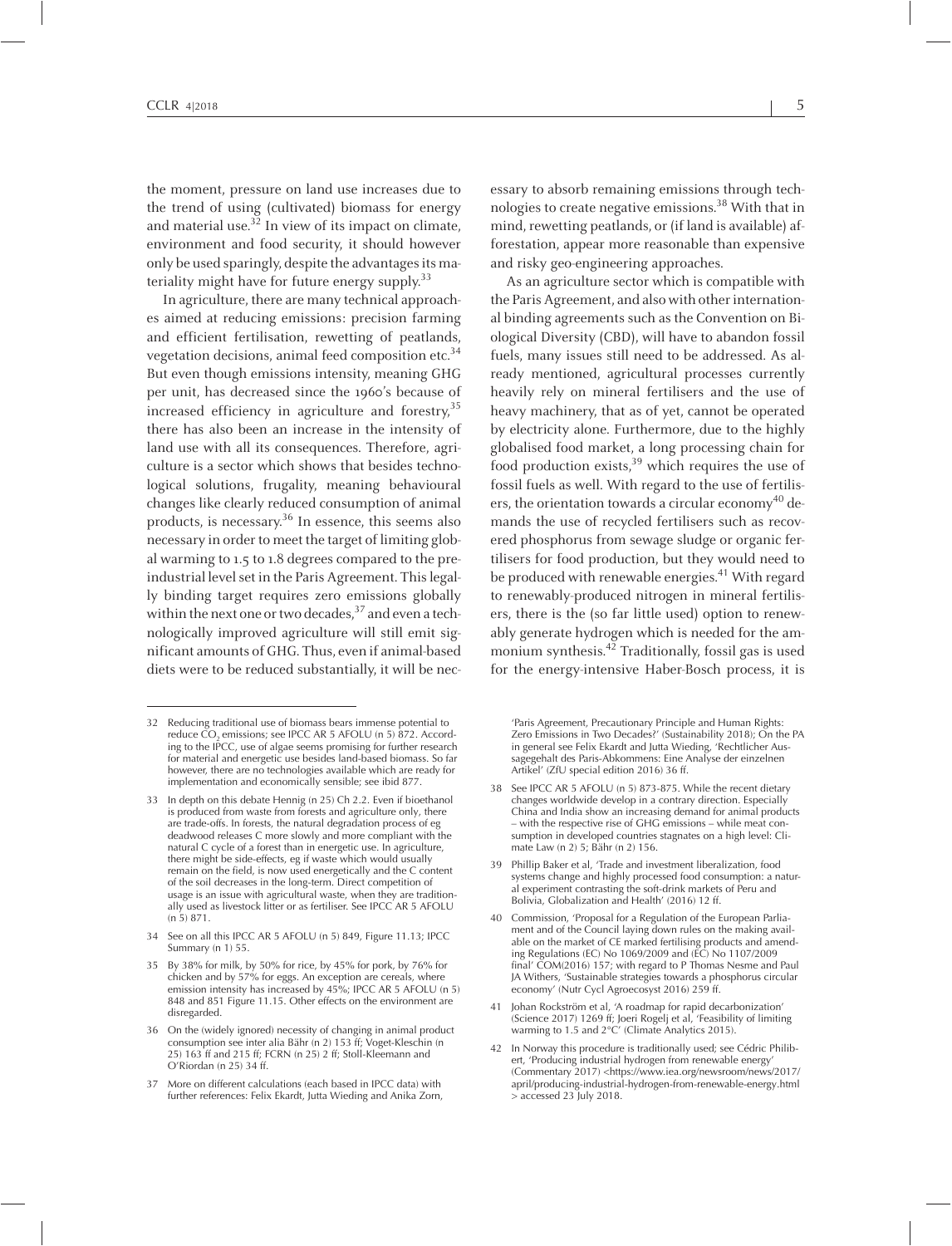however possible to generate hydrogen through water powered electrolysis with renewable energy – but at different economic costs for businesses.<sup>43</sup> In order to achieve regionally adapted fertilisation in agriculture, which is largely organic, it is necessary to establish livestock farming systems that are optimally adapted to the side-specific conditions. Integrated crop-livestock systems, that combine livestock farming and crop production and which are clearly geared to the locally available arable land in terms of the number of animals are therefore preferable.<sup>44</sup> Hence, this requires structural changes in the current farming systems, which have so far rather followed the ideal of specialisation and intensification and is inevitably associated with <sup>a</sup> significantly lower total production of animal foodstuff. 45 However, more research is needed to develop methods to close local fertilisation cycles and preserve climate and biodiversity at the same time according to the legally binding international agreements.In this context, <sup>a</sup> rough estimate would be helpful to determine how much organic fertiliser could be produced globally with varying amounts of livestock, and what levels of emissions would be produced (and how much carbon could be stored additionally in sinks due to changed land use and livestock). Not to forget that even with a much smaller quantity of animals,  $CH<sub>4</sub>$ and CO<sub>2</sub> emissions from the digestion of animals, considerable drivers of climate change, would remain. A further question is to what extent these emissions can be avoided, for example by improved feeding practises in cattle farming or methane capturing and conversion in piggeries. The remaining quantity of available fertiliser originates in farms and the additional sequestration potential of sinks due to changed land use practises (as result of <sup>a</sup> lower overall quantity of farm animals and less feed cultivation) determine the emission intensity of livestock farming decisively. 46

# **III. State of Debate on LULUCF in International Law after the Paris Agreement**

As shown, agriculture and especially livestock farming as well as the other land use activities are crucial for the achievement of the 1.5°C target of the PA, although the PA hardly mentions this. 47 The role of land-use related emissions and sinks 48 are covered in

Article <sup>5</sup> Paragraph <sup>1</sup> of the Paris Agreement. Thisincludes emissionsfromagriculture, otherland use and deforestation. The PA adopts the list of sinks states in Article 4, Paragraph <sup>1</sup> of the UN Framework Convention on Climate Change (FCCC), which includes biomass, forests and oceans as well as other eco-systems on land, the coast and in the sea. The parties to the PA are required to take appropriate protection measures(while the PA leaves all activities at the discretion of states; except for the overarching objective which is very ambitious and legally binding). Whether this includes all emissions from agriculture as the IPCC suggests (also all livestock emissions; see above), or only covers land-based emissions remains unclear.

In climate negotiations, sinks were long left on the side-lines. Since 2011, however, the agriculture sector is covered through <sup>a</sup> general consultation process by the Subsidiary Body for Scientific and Technological Advice under the FCCC. Consequently, in November 2017, <sup>a</sup> three year working programme was formed especially to contribute adaptation solutions in the agriculture sector.<sup>49</sup> It follows that peasant farming receives more attention, which accounts significant-

- <sup>45</sup> With regard to the positive effects of reduced livestock farming on biodiversity see Brian Machovina, Kenneth J Feeley and William J Ripple, 'Biodiversity conservation: the key is reducing meat consumption' (Sci Total Environ 2015) <sup>419</sup> ff; on the integrated land managemen<sup>t</sup> FAO, 'Land resource planning for sustainable land management. Current and emerging needs in land resource planning for food security, sustainable livelihood, integrated landscape managemen<sup>t</sup> and restoration' (2017) <sup>9</sup> ff; UNCCD, 'Global Land Outlook' (2017) 130 ff.
- See Qian Yue et al, 'Mitigating greenhouse gas emissions in agriculture: From farm production to food consumption' (Journal of Cleaner Production 2017) 1011 ff; Climate Law (n 2) 1 ff; as well as on measures for mitigation GHG emissions Blandford and Hyssapoyannes (n 9) <sup>181</sup> ff*.*
- <sup>47</sup> Climate Law (n 2) 3; Sustainability (n 3) Ch 4.6 and 4.9.
- <sup>48</sup> Sinks in terms of Art <sup>1</sup> para <sup>8</sup> FCCC, include all processes, activities and mechanisms that absorb GHG from the atmosphere.
- <sup>49</sup> SBSTA, 'Issues relating to agriculture' (Draft conclusions proposed by the Chair) FCCC/SBSTA/2017/L.24/Add.1 based on the Decision 1/CP.17 'Establishment of an Ad Hoc Working Group on the Durban Platform for Enhanced Action' FCCC/CP/2011/9/Add.1. A summary of the results is found in SBSTA, 'Report of the Subsidiary Body for Scientific and Technological Advice on its fortysixth session, held in Bonn from <sup>8</sup> to <sup>18</sup> May 2017' FCCC/SBS-TA/2017/4 paras 37–40. <sup>A</sup> clear focus is on issues of adaptation and on increasing resilience in agriculture and connected socioeconomic questions.

<sup>43</sup> ibid.

<sup>44</sup> See Gilles Lemaire et al, 'Integrated crop–livestock systems: Strategies to achieve synergy between agricultural production and environmental quality' (Agriculture, Ecosystems & Environment 2014) <sup>4</sup> ff; eip-agri, 'Landwirtschaftliche Gemischtbetriebe: Tierhaltung und Marktfruchtbau' (2017) 1-2.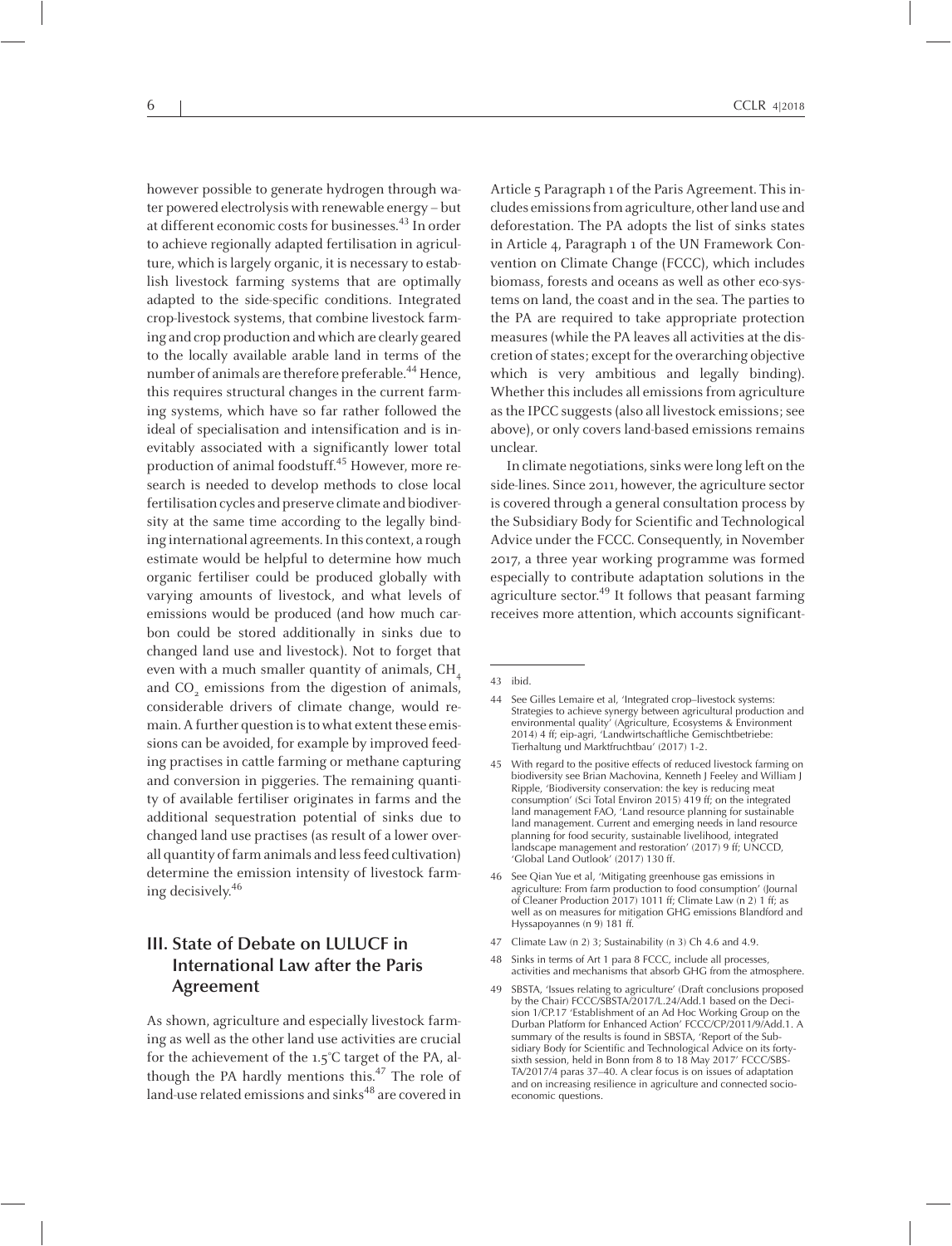ly to feeding the global south and which is already heavily impacted by the consequences of climate change (see below regarding Article <sup>7</sup> PA). Yet, mitigation of emissions from agriculture is still only addressed infrequently. 50

Article 3, Paragraph <sup>3</sup> of the Kyoto Protocol (KP) already regulated the crediting of sinks. Changes of carbon sinks since 1990 due to human-induced landuse change and forestry activities have been credited. However, permitted changes in land use are limited to afforestation, reforestation and deforestation. 51 Despite consistent forest stocks, countries with active forest management are able to receive net debits. To compensate for this loophole, it was agreed that those debits may not exceed the amount of allowances issued since 1990 during the first commitment period. 52 Article <sup>3</sup> Paragraph 4 KP regulates that any sink activities are creditable (in contrast to the confusing wording also within the first commitment period). According to the Accords of Marrakesh, forestry, farming on arable land and grassland as well as greening deserted land are recognised for crediting. However, there are quantity limits for the crediting of forestry activities: Firstly, <sup>C</sup> sinks from forestry may only be counted towards net losses of sinks according to Article 3 Paragraph 3 KP (deforestation) until the number of allowances compensated, but never higher than up to 9 Mt C/a at most. Secondly, the increase of carbon sinks through forestry according to Article <sup>3</sup> Paragraph 4 KP can only be credited up to the amount granted to states individually in the appendix for the first commitment period. For Germany, this amounts to 1.24 Mt

C/a. <sup>A</sup> highly disputed question with regard to the recognition of land-use activities for climate protection was the regulation of sink projects within the flexible mechanisms of the KP. These are the Clean Development Mechanism(CDM), Joint Implementation (JI) and (international) emissions trading (ET). $^{53}$ The second commitment period of the KP from 2013 to <sup>2020</sup> contains the continuation of these provisions.<sup>54</sup> Until today, the amendment of the Kyoto Protocol, constituting the second commitment period, has not entered into force. 55

Since the Bali conference in 2007, many political models to constitute and operationalise <sup>a</sup> global forest carbon market have been discussed under the label of REDD, respectively REDD+ (Reducing Emissions from Deforestation and Forest Degradation in Developing Countries). 56 The idea is that by allocating monetary value to forests, they receive more attention in future policy decisions, thus increasing forest preservation in developing countries. In order to do so, emissions would first need to be monitored and evaluated with <sup>a</sup> specially designed methodology. The specific design of the REDD+ mechanism is still very controversial in its details: there are several types of operationalisation on the table (eg inclusion in the emissions trading, funds, development of an entirely new instrument), without any indication of finding <sup>a</sup> consensual solution. Despite <sup>a</sup> first REDD+ agreemen<sup>t</sup> at the Cancún conference in <sup>2010</sup> under the  $\text{FCCC},^{57}$  there is no perspective for the actual implementation of respective financing mechanisms or any concrete details. 58 Uncertainty remains also with regard to key issues such as financing and

- <sup>53</sup> FCCC/CP/2001/13/Add.1 (n 51) 60, 63. In depth on the CDM Anne Exner, 'Clean Development Mechanism' (2016); on JI Beatrice Garske, 'Joint Implementation' (2013); critically on both also Sustainability (n 3) Ch 4.6.
- <sup>54</sup> Doha Amendment to the Kyoto Protocol; Art <sup>3</sup> para <sup>7</sup> and Art <sup>3</sup> para 12.
- <sup>55</sup> UNFCCC, 'Status of the Doha Amendment' <http://unfccc.int/ kyoto\_protocol/doha\_amendment/items/7362.php> accessed <sup>30</sup> November 2017.
- <sup>56</sup> REDD included originally merely emissions from deforestation and forest damage. Since 2007, it was broadened to REDD+, including now also forest protection in terms of managemen<sup>t</sup> and reforestation. This provides the basis for mentioned efforts to monetarise the sector, because not only destruction can be punished, but also conservation rewarded.
- <sup>57</sup> See Decision 1.CP16 'Outcome Documents Ad Hoc Working Group on long-term Cooperative Action under the Convention' (in the following: COP-16/LCA) Ch <sup>C</sup> Arts. 68–79 .
- 58 See Art 77 COP-16/LCA, which defers the further debate on financing to COP-17.

<sup>50</sup> Avoiding emissions which are produced in agriculture is at best <sup>a</sup> positive side-effect of this. When avoiding emissions is mentioned, main focus is on further research requirements. See eg SBSTA, 'Workshop on the identification and assessment of agricultural practices and technologies to enhance productivity in <sup>a</sup> sustainable manner, food security and resilience, considering the differences in agroecological zones and farming systems, such as different grassland and cropland practices and systems' FC-CC/SBSTA/2016/INF.6, paras 20, 23, 27, 28, 38; on the PA, climate and agriculture also Streck and Gay (n 3) <sup>129</sup> ff.

<sup>51</sup> See Decision 11/CP.7 'Land use, land-use change and forestry' FCCC/CP/2001/13/Add.1 58. Regulation linked to LULUCF activities were highly disputed in the negotiations of the Accords of Marrakesh. When the negotiations were about to fail, <sup>a</sup> compromise was found in favour of the position of Russia, Japan and Canada. It included that <sup>a</sup> wide range of sink activities are recognised as climate protection measures. This paved the way for the Kyoto Protocol entering into force after the withdrawal of the USA from negotiations.

<sup>52</sup> On the following information of this paragraph FC-CC/CP/2001/13/Add.1 (n 51) 59 ff.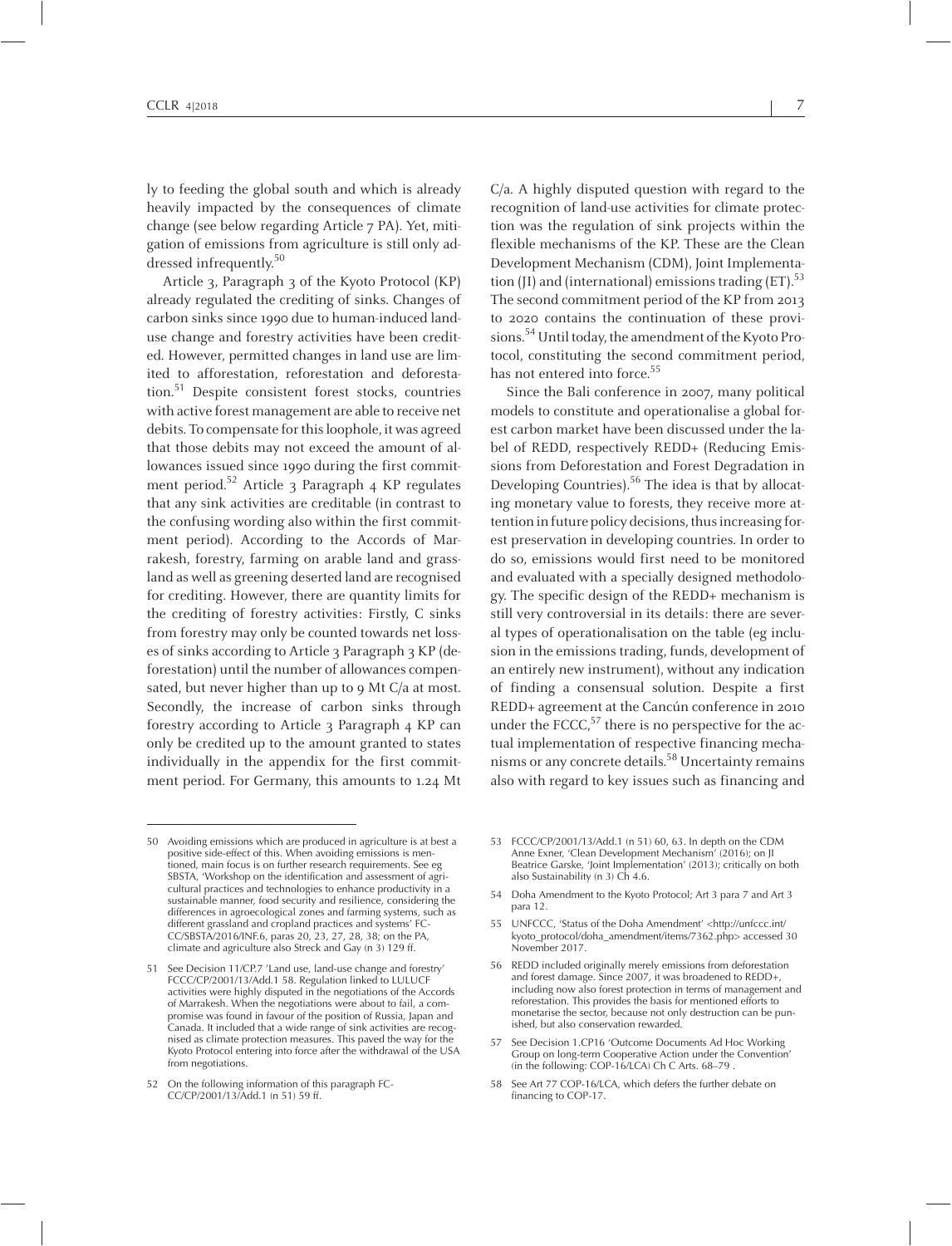the definition of key terms (eg 'sustainable forestry') and the decision to introduce market mechanisms into REDD+. A technical paper by the FCCC secretariat, published in 2008, giving an overview of the mitigation potentials and methods as well as its challenges 59 was largely inconsequential, excep<sup>t</sup> for the suggestion to include agriculture in the Nationally Appropriate Mitigation Action Plans of developing countries. Also, the need to attempt to provide finance was formulated.<sup>60</sup>

The negotiating drafts of the PA contained only reference to agriculture regarding climate-relevant policy areas which require additional finance. 61 In the final drafts, any mention of agriculture had disappeared altogether. Only the reference to food security was adopted into the agreement, however along the lines of recognising the need for adaptation in the preamble. 62 In terms of mitigating emissions from agriculture, the Paris Agreement does not provide clarity. Article <sup>5</sup> and <sup>6</sup> of the agreemen<sup>t</sup> contain vague statements on both land use and economic instruments (such as the JI or the CDM $^{63}$  under the Kyoto Protocol). Accordingly, their future is uncertain. In the negotiations to specify the agreement, Article 5 has, for the most part, been left aside. Decision  $1/CP.21$ , which is the corollary decision to the PA, suggests in Article 54 that Article <sup>5</sup> Paris Agreement serves the implementation of REDD+. On the further configuration of instruments for inter-state cooperation according to Article 6, there are no indications of substantial decisions.

This, however, does not cover the whole debate on land use, because Article 4 of the Paris Agreement remains applicable. Measures to reduce emissions in the LULUCF sector occur in almost all climate-poli-

cy programmes of developing countries at <sup>a</sup> prominent position. 64 Some industrialised countries also take climate measures in forestry and even at times in the agricultural sector. 65 Besides, there are voluntary carbon markets with quality standards (Gold Standard, Community & Biodiversity Standards, Plan Vivo).

In the negotiation process of the PA, the EU suggested that all agricultural emissions including enteric fermentation, manure management, rice cultivation, agricultural soils, prescribed burning of savannas, field burning of agricultural residues, liming, urea application and other carbon-containing fertilisers should be included. 66 Even though not included in the PA, some of this is reflected in the EU climate legislation beyond 2020.

## **IV. State of EU Regulation on Climate-Related Land-Use Emissions**

#### 1. EU Emissions Trading Scheme, Effort Sharing Regulation and Regulation of Land-Based Emissions

The current EU climate targets until <sup>2020</sup> do not include emissions directly from land use beyond factors such as mineral fertiliser, transportation etc. Not included are both sink effects of soil and biomass as well as emissions which result from agriculture and forestry, but also from land use changes. 67 However, CO<sub>2</sub> emissions which result from the LULUCF sector, like from fossil fuels for processing activities (eg fertiliser production and processing of agricultural products in industry), have always been covered by

For more on the conditions and limits see Donald F Larson, Ariel Dinar and J Aapris Frisbie, 'Agriculture and the clean development mechanism' (World Bank 2011) 9.

Commission, 'A new EU Forest Strategy: for forests and the forest-based sector' COM(2013) 659 final, 9-10.

<sup>59</sup> UNFCCC, 'Challenges and opportunities for mitigation in the agricultural sector' (Technical Paper of <sup>21</sup> November 2008) FCCC/TP/2008/8.

UNFCCC, 'Report on the workshop on opportunities and challenges for mitigation in the agricultural sector' (7 April 2009) FCCC/AWGLCA/2009/CRP.2 No. 9, 18-19.

<sup>61</sup> UNFCCC, 'Ad Hoc Working Group on the Durban Platform for Enhanced Action' (Negotiating text version of <sup>25</sup> February 2015) FCCC/ADP/2015/1 35. Jonathan Verschuuren, 'The Paris Agreement on Climate Change: Agriculture and Food Security' (EJRR, <sup>7</sup> 1 2016) 57.

<sup>62</sup> Jonathan Verschuuren, 'Climate change and agriculture under the United Nations Framework Convention on Climate Change and related documents' in Mary Jane Angelo and Anél Du Plessis (eds), 'Research Handbook on Climate Change and Agricultural Law' (Elgar 2017) 43-44.

<sup>63</sup> However, only projects in the LULUCF sector aiming at reducing methane or dealing with bioenergy can be included in the CDM.

<sup>64</sup> See IPCC AR 5 AFOLU (n 5) 863.

Forestry is therefore since 2008 part of the New Zealand emissions trading under the Kyoto Protocol; since 2012, there are reporting requirements for certain branches of agriculture, especially on livestock farming. In California, emission certificates from LULUCF are tradable from reduction of methane emissions, from biogas plants and from livestock farming, carbon sequestration of urban and rural forestry and elimination of ozone-damaging substances; see IPCC AR <sup>5</sup> AFOLU (n 5) 865.

<sup>66</sup> Commission, 'Energy Union Package Communication From The Commission To The European Parliament And The Council, The Paris Protocol – <sup>A</sup> blueprint for tackling global climate change beyond 2020' (25 February 2015) SWD(2015) <sup>17</sup> final 7, 16.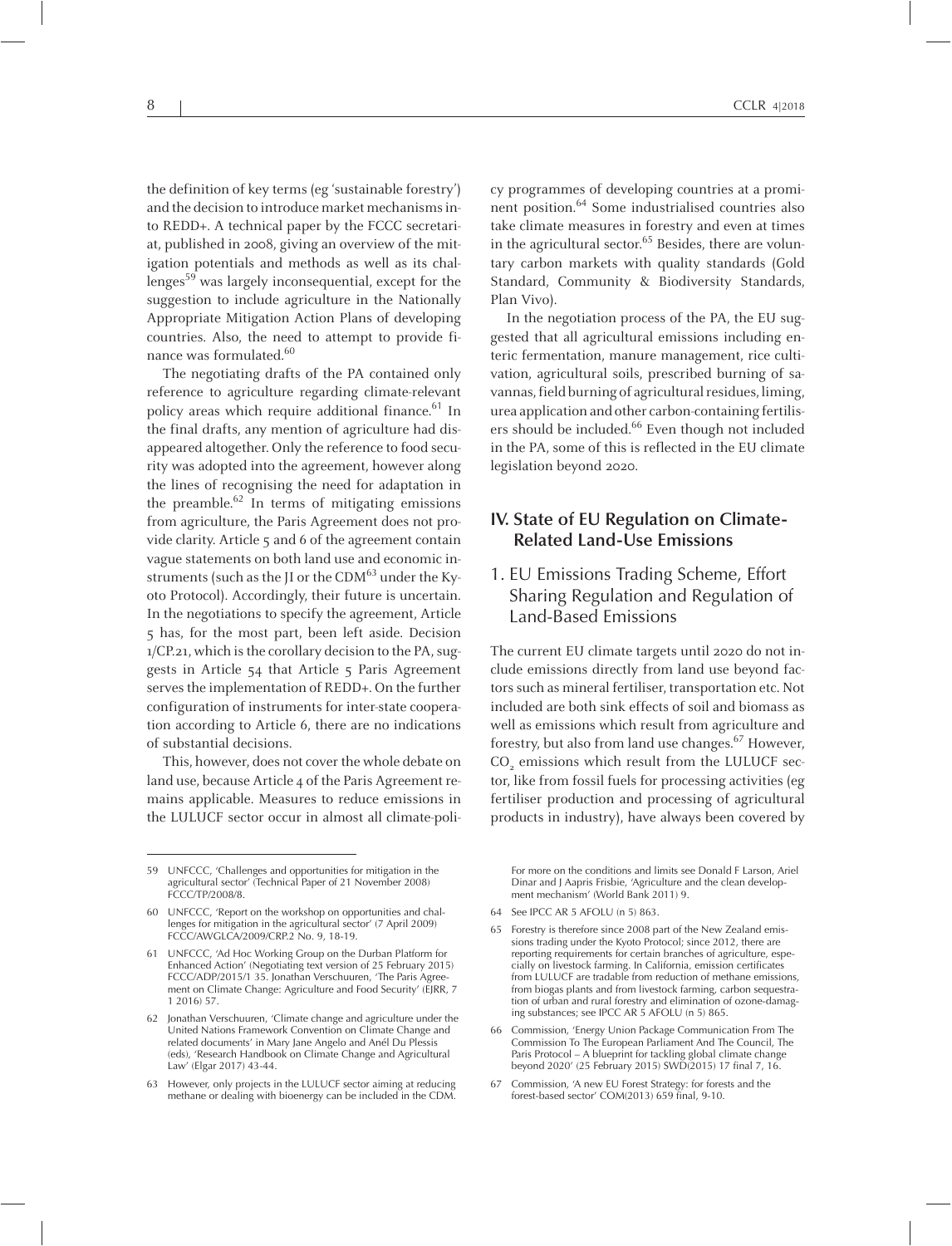the EU Emissions Trading Scheme (EU ETS).<sup>68</sup> Apart from that, agriculture is <sup>a</sup> non-ETS sector in the EU. To date, this also includes emissions from the use of heavy machinery (and from the transport sector in general) occurring in the context of agriculture.<sup>69</sup>

Emission trading systems are <sup>a</sup> major policy instrument to reduce GHG not only in the EU but also in a large number of countries worldwide.<sup>70</sup> ETS could serve as an instrument for <sup>a</sup> phase-out of (especially climate-relevant) fossil fuels and – with regard to agriculture – fossil-based mineral nitrogen fertilisers. The current ETS Directive (Article 5) covers only mineral fertilisers without storage and application on the land (just like it does not cover most of the heating and transportation sector). Furthermore, even the complete inclusion of fertiliser would be largely without substance, as long as <sup>a</sup> cap, in accordance with Article 2 Paragraph 1 Paris Agreement, is missing and there are huge amounts of old certificates on the market. Also, the reduction of surplus certificates, as decided in 2017, has had little impact.<sup>71</sup>

Similar to the implementation of the Kyoto Protocol as par<sup>t</sup> of international climate law, the EU works on its own distribution of the intended climate targets within the PA with respective implementation on EU level. 72 The EU implementation acts are additional to the national climate agendas of its Member States. One example is the 2030 climate and energy

framework (succeeding the Climate and Energy Package) passed in 2014.<sup>73</sup> Key targets are 40% GHG reductions compared to 1990, <sup>27</sup>% electricity generation from renewable energies, <sup>27</sup>% energy saving (through energy increased efficiency) compared to <sup>a</sup> business-as-usual scenario. To achieve this, 43% of GHG included in the EU ETS are to be reduced and 30% (compared to 2005) in the non-ETS sectors buildings, transportation, agriculture and waste. Effort Sharing, consisting of the Effort Sharing Decision (ESD) with targets until 2020 and the Effort Sharing Regulation (ESR) for the period from <sup>2021</sup> to 2030, is the main instrument of the EU's energy and climate strategy. It divides the EU targets among its Member States according to their Gross Domestic Product<sup>74</sup> and contains reduction targets for GHG emissions, including non-CO<sub>2</sub> emissions.<sup>75</sup> Yet, they are treated separately from other GHG sources, because at the time the targets were passed, they seemed too diffuse, even though they are par<sup>t</sup> of the reduction commitments of the KP.<sup>76</sup> The LULUCF sector is only required to occur in the national inventories. 77

After the EU Member States had ratified the PA, <sup>a</sup> proposal for <sup>a</sup> new ESR wasintroduced in July 2016 and passed in May 2018, containing revised targets within the so-called EU energy and climate package ofreducingGHGemissionby 30%by 2030 compared to 2005 levels. 78 Through Article <sup>7</sup> (Effort Sharing

70 Climate Law (n 2) 6.

Social Committee and the Committee of the Regions, <sup>A</sup> policy framework for climate and energy in the period from <sup>2020</sup> to 2030 [2014] COM/2014/015 final framework for climate and energy.

- 74 Decision 406/2009/EC on the Effort of Member States to Reduce Their GHG Emissions to Meet the Community's GHG Emission Reduction Commitments up to <sup>2020</sup> [2009] <sup>L</sup> 140/136.
- 75 According to Annex A Kyoto Protocol Carbon dioxide  $(CO_2)$ Methane (CH<sub>4</sub>), Nitrous oxide (N<sub>2</sub>0), Hydrofluorocarbons (HFCs)<sub>,</sub> Perfluorocarbons (PFCs), Sulphur hexafluoride (SF<sub>6</sub>) and since 2013 also nitrogen trifluoride (NF<sub>3</sub>).
- <sup>76</sup> See Commission, 'A Roadmap for moving to <sup>a</sup> competitive low carbon economy in 2050' COM(2011) 112 5, 9.
- <sup>77</sup> Decision No 529/2013/EU of the European Parliament and of the Council of 21-05-2013 on accounting rules on greenhouse gas emissions and removals resulting from activities relating to land use, land-use change and forestry and on information concerning actions relating to those activities [18 June 2018] <sup>L</sup> 1656/80.
- <sup>78</sup> See Regulation (EU) 2018/842 of the European Parliament and of the Council of <sup>30</sup> May <sup>2018</sup> on binding annual greenhouse gas emission reductions by Member States from <sup>2021</sup> to <sup>2030</sup> contributing to climate action to meet commitments under the Paris Agreement and amending Regulation (EU) No 525/2013 [19 June 2018] L 156/26].

<sup>68</sup> Directive 2003/87/EC of the European Parliament and the Council 13-10-2003 on <sup>a</sup> system for trading emission certificates in the community and amending Directive 96/61/EG of the Council [25 October 2013] <sup>L</sup> 275/32 Art 5. This is not affected by Directive (EU) 2018/410 of the European Parliament and of the Council of <sup>14</sup> March <sup>2018</sup> amending Directive 2003/87/EC to enhance costeffective emission reductions and low-carbon investments, and Decision (EU) 2015/1814 [19 March 2018] L 76/3.

<sup>69</sup> TEL 2018 (n 4) 307.

<sup>71</sup> Michiel Stork and Charles Bourgault, 'Fertilizers and Climate Change – Looking to 2050' (Fertilizer Europe/Ecofys 2015) <https://issuu.com/efma2/docs/ecofys\_fertilizers\_and\_climate \_chan> accessed <sup>23</sup> July 2018; Helge Sigurd et al, 'Carbon leakage in the nitrogen fertilizer industry' (Copenhagen Economics 2015) 5-10; on the overall shortcomings of the EU ETS Wolfgang Eichhammer et al, 'Impacts of the Allocation Mechanism Under the Third Phase of the European Emission Trading Scheme' (Energies <sup>11</sup> 2018); Sustainability (n 3) Ch 4.5.

<sup>72</sup> Submission by Latvia and the European Commission on behalf of the European Union and its Member States, Intended Nationally Determined Contribution of the EU and its Member States, 6 March 2015, <https://www4.unfccc.int/sites/submissions/indc/ Submission%20Pages/submissions.aspx> accessed <sup>19</sup> July 2018.

<sup>73</sup> Commission Communication from the Commission to the European Parliament, the Council, the European Economic and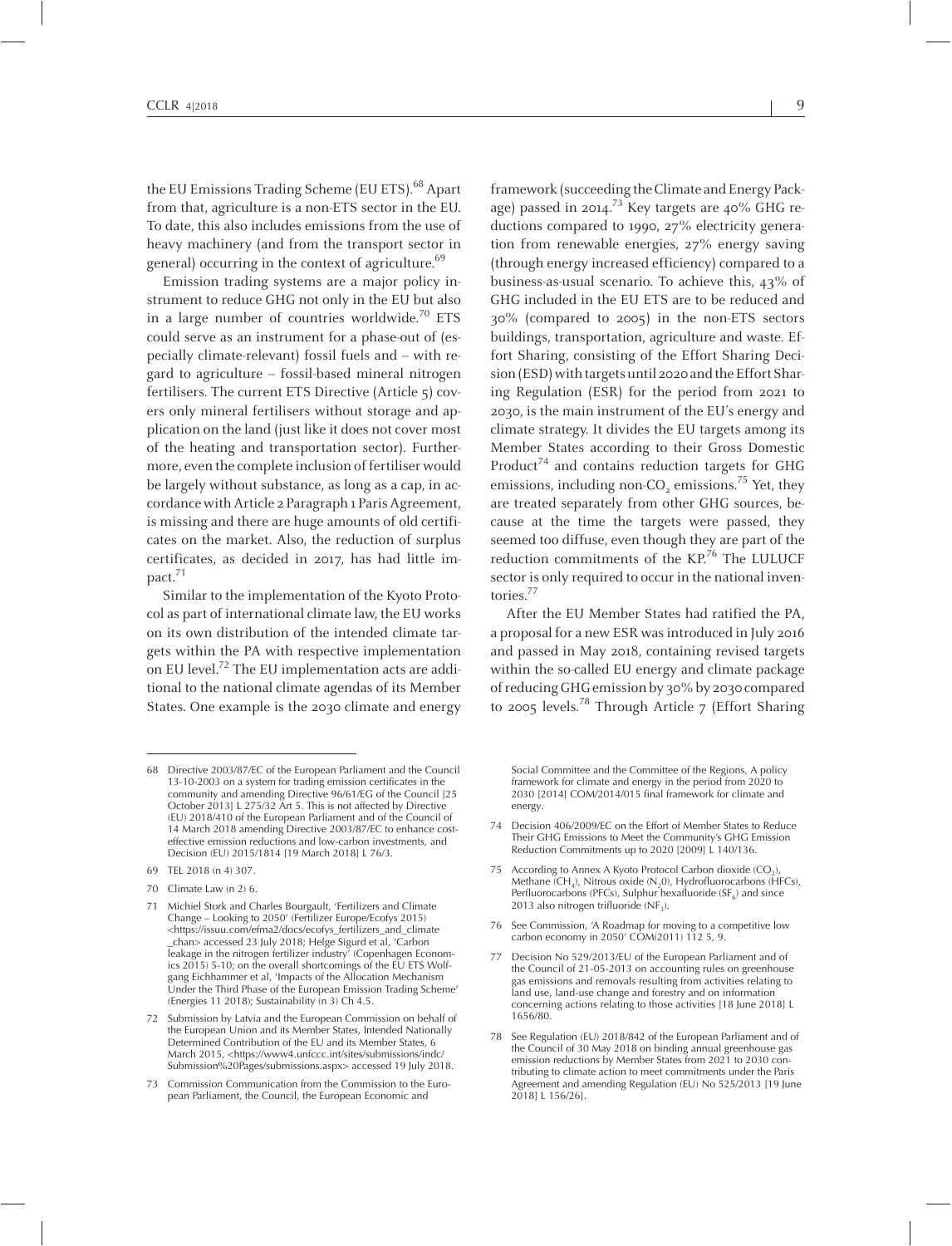Regulation), <sup>a</sup> newly established LULUCF Regulation, passed in May <sup>2018</sup> is integrated into the climate package.<sup>79</sup> So, starting in 2021 for the first time, LULUCF emissions will be regulated and not only monitored. Article <sup>2</sup> of LULUCF Regulation defines managed wetlands, grasslands, croplands and forests as well as changes in land use as subjects to the targe<sup>t</sup> of no net loss in Article 4 of the LULUCF Regulation. Therefore, land-based emissions from agriculture are covered.<sup>80</sup> The question, however, where emissions from fertiliser application are accounted for is not easily answered. The ESR covers emissions from agriculture as <sup>a</sup> whole, including fertiliser application.<sup>81</sup> On the other hand, the definition of cropland managemen<sup>t</sup> in the LULUCF Decision 529/2013/EU includes all activities on land which are used for growing agricultural crops. Therefore, it can be argued that  $N_2O$  and  $CH_4$  emissions which occur in the application process fall under the ESR, whereas N<sub>2</sub>O emissions on cropland are accounted for in the LULUCF Decision as they are par<sup>t</sup> of growing agricultural crops. In addition, the newly established LULUCF Regulation (which is an amendment of the initial LULUCF Decision) does not include emissions from enteric fermentation which might occur from livestock on grassland – they are also covered by the ESR. The Regulation introduces improved methods for monitoring and reporting of LULUCF-emission levels. Emissions from livestock farming (except from grazing land) and fertiliser application in the agricultural sector are therefore par<sup>t</sup> of the targets within the Effort Sharing Regulation. 82 The goal of the LULUCF Regulation is to achieve <sup>a</sup> balance be-

tween biomass losses and gains in the intermediate term: According to the no-debit rule, <sup>a</sup> negative balance must be compensated within ten years. Limited exceptions are allowed in case of force majeure. The reference period for emissions is set between <sup>2000</sup> and 2009. Additional emission reductions can be counted towards the reduction target under the Effort Sharing Regulation up to 280 Mio. t CO<sub>2</sub> equivalents. This might give an incentive to increase carbon sequestration in agricultural practices, 83 or it might create <sup>a</sup> loophole to compensate inadequate measures, for example regarding livestock farming through afforestation (eg at the expense of biodiversity). 84

In addition to the possibility of counting net emission reductions from the LULUCF sector towards the overall target, the Effort Sharing Regulation contains flexibility clauses to further facilitate reaching reduction targets in the non-ETS sectors. Also, Member States with especially high emissions or without zero-priced allocations of EU-ETS certificates are given the option to erase certificates instead of reducing emissions in the non-ETS sector. Particularly because emissions from land use are hard to monitor and flexibility clauses might have problematic impacts (problems of traceability).<sup>85</sup> Thus, even though this does not affect the no-debit rule of the LULUCF regulation, it creates <sup>a</sup> loophole to achieving the targets set in the Effort Sharing Regulation. As emission reductions in agriculture (especially livestock farming) are hard to achieve due to <sup>a</sup> lack of effective technical measures, compensation in this sector is likely.

- <sup>84</sup> See eg Hanna Aho, 'The EU's new LULUCF Regulation: is it fit for (climate) purpose? (FERN <sup>17</sup> April 2018) <https://fern.org/ LULUCFRegulationResult> (19 July 2018). <sup>A</sup> discussion about different possible approaches and their limitations and opportunities can be found in Hans Joosten et al, 'Peatlands, Forests and the Climate Architecture: Setting Incentives through Markets and Enhanced Accounting' (UBA 2016). Furthermore on possible negative side-effects of the flexibility clauses: Commission, 'Impac<sup>t</sup> assessment accompanying the document proposal for <sup>a</sup> Regulation of the European Parliament and of the Council on the inclusion of greenhouse gas emissions and removals from land use, land use change and forestry into the <sup>2030</sup> climate and energy framework and amending Regulation No 525/2013 of the European Parliament and the Council on <sup>a</sup> mechanism for monitoring and reporting greenhouse gas emissions and other information relevant to climate change' (of <sup>20</sup> July 2016) SWD(2016) <sup>249</sup> final 29.
- <sup>85</sup> See Ekardt, Hennig and Hyla (n 3), <sup>11</sup> ff; Sustainability (n 3), Ch 4.9; Felix Ekardt and Bettina Hennig, 'Ökonomische Instrumente und Bewertungen der Biodiversität' (2015).

<sup>79</sup> Regulation (EU) 2018/841 of the European Parliament and of the Council of <sup>30</sup> May <sup>2018</sup> on the inclusion of greenhouse gas emissions and removals from land use, land use change and forestry in the <sup>2030</sup> climate and energy framework, and amending Regulation (EU) No 525/2013 and Decision No 529/2013/EU [19 June 2018] L 156/1.

<sup>80</sup> Commission, 'Impact assessment accompanying the document proposal for <sup>a</sup> regulation of the European Parliament and of the Council on the inclusion of greenhouse gas emissions and removals from land use, land use change and forestry into the <sup>2030</sup> climate and energy framework and amending Regulation No 525/2013 of the European Parliament and the Council on <sup>a</sup> mechanism for monitoring and reporting greenhouse gas emissions and other information relevant to climate change' (20 July 2016) SWD(2016) <sup>249</sup> final <sup>3</sup> LULUCF Regulation.

<sup>81</sup> ibid 30.

<sup>82</sup> Framework for climate and energy (n 73) para 2; TEL <sup>2018</sup> (n 4).

<sup>83</sup> See eg TEL 2018 (n 4) 308.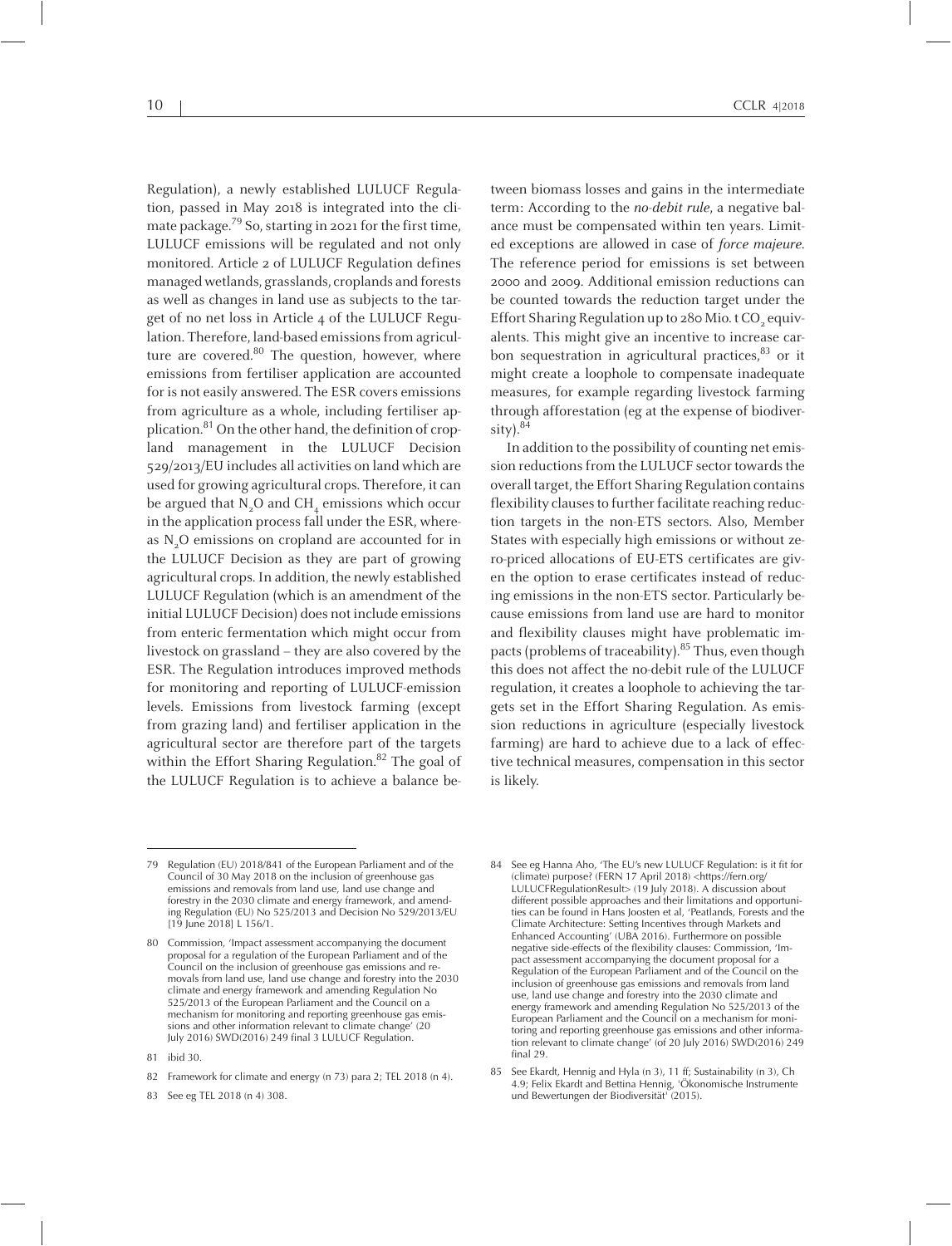The issue of bioenergy must also be taken into account. The package on the energy union contains <sup>a</sup> reference that in transitioning towards renewable energy, the impacts of energetic biomass use on land use and food production have to be considered.<sup>86</sup> According to the IPCC guidelines, energetically-used biomass is counted as emissions-neutral in order to avoid double-counting (as long as it occurs in the national biomass inventories) 87 – even if this is (obviously) technically incorrect. The revision of the Renewable Energies Directive proposes to limit the amount of biomass used by 2030 and options to minimise emissions and environmental impact.<sup>88</sup> However, this does not change the fact that bioenergy does not represen<sup>t</sup> the net-zero emission balances sought in the LULUCF context.

There is another factor that is relevant in terms of loopholes. Even though LULUCF is not par<sup>t</sup> of the EU ETS, LULUCF activities have so far been introduced through the Linking Directive. It integrates the flexible mechanisms of the Kyoto Protocol (state ET, CDM and JI) into the EU ETS, creating <sup>a</sup> link between international mechanisms and the current EU ETS.<sup>89</sup> Allowances generated from sinks may not be used to meet reduction requirements within the industrial plant-based EU ETS, but only within the state emissions trading: Assigned Amount Units (AAU) of <sup>a</sup> hosting state generated Emission Reduc-

90 See Exner (n 53); Garske (n 53).

tion Units (ERU, credits for JI projects) can on the other hand be traded for plant and individual accounts. Alimited sectoral consideration of LULUCF activities was allowed under Article 23 and 24 of the ETS Directive. Plant owners, participating in the plant-based EU ETS are allowed to partially cover their reduction requirements through participation in CDM and JI projects (see above). This enables them to introduce LULUCF activities (those outside of the EU) via CDM and JI. The legal status has been analysed elsewhere in detail.<sup>90</sup> Due to the vague statements of Article <sup>6</sup> of PA, the future legal status remains uncertain. With the LULUCF Regulation and the Effort Sharing Regulation, the EU meets its commitment to include all sectors, thus also LULUCF and agriculture, with targets reflected in EU legislation. 91

However, looking at the overall target in Article <sup>2</sup> Paragraph <sup>1</sup> of PA, it must be noted that the emissions reductions called for, including those in the area of land use, are very ambitious. The no-debit rule sought in the LULUCF context is heading in the right direction; but both the ESR and the LULUCF regulation still suffer from serious flaws. To sum them up: (1) Neither the target of a  $43\%$  reduction in GHG emissions by 2030 under the EU ETS (including eg fertiliser production), nor the 30% target by 2030 compared to 2005 levels of the ESR will be sufficient. (2) Despite the improvements in monitoring methodology, LULUCF emissions remain relatively difficult to capture. This may turn into <sup>a</sup> loophole in the future. (3) The inclusion of non-EU certificates, the creation of which is even more uncertain, exacerbates the problem. (4) Actions in the agricultural sector under the Effort Sharing Directive might be further delayed, since states with especially high emissions are given the option to erase certificates instead of reducing emissions in the non-ETS sector – due to the extreme quantities of unneeded old allowances in the EU ETS. (5) The previous regulation of bioenergy is also only allegedly net-zero. (6) The comprehensive addressing of LULUCF emissions creates an incentive for measures such as monocultural afforestation, which bind emissions in the short term but point in the wrong direction for biodiversity and in the long term also for the climate. (7) In light of all these problematic elements, it is unfavourable that any LULUCF measures can (supposedly) compensate tangible emissions from fossil fuels or animal husbandry.

<sup>86</sup> See Commission Energy Union Package – 'A Framework Strategy for <sup>a</sup> Resilient Energy Union with <sup>a</sup> Forward-Looking Climate Change Policy' (25 February 2015) COM(2015) <sup>80</sup> final, 15. An elaborate analysis of the effects on the LULUCF sector is found in Hannes Böttcher and Jakob Graichen, 'Impacts on the EU <sup>2030</sup> climate target of including LULUCF in the climate and energy policy framework' (Öko-Institut 2015) <https://www.oeko.de/ oekodoc/2320/2015-491-en.pdf>.

<sup>87</sup> IPCC NGGIP (n 5) Ch 1, 1.18; Regulation (EU) 2018/841 (n 79) <sup>3</sup> No. 15.

<sup>88</sup> Proposal for <sup>a</sup> Directive of the European Parliament and of the Council on the promotion of the use of energy from renewable sources COM/2016/0767 final/2 Arts 7, 26.

<sup>89</sup> Directive 2009/29/EC of the European Parliament and of the Council of <sup>23</sup> April <sup>2009</sup> amending Directive 2003/87/EC so as to improve and extend the greenhouse gas emission allowance trading scheme of the Community (5 June 2009) <sup>L</sup> 140; see especially Art <sup>30</sup> para 3.

<sup>91</sup> See Commission, 'Proposal for <sup>a</sup> Regulation of the European Parliament and of the Council on the inclusion of greenhouse gas emissions and removals from land use, land use change and forestry into the <sup>2030</sup> climate and energy framework and amending Regulation (EU) No 525/2013 of the European Parliament and the Council on <sup>a</sup> mechanism for monitoring and reporting greenhouse gas emissions and other information relevant to climate change' COM (2016) <sup>479</sup> final Art 12; see also the remarks in Section II.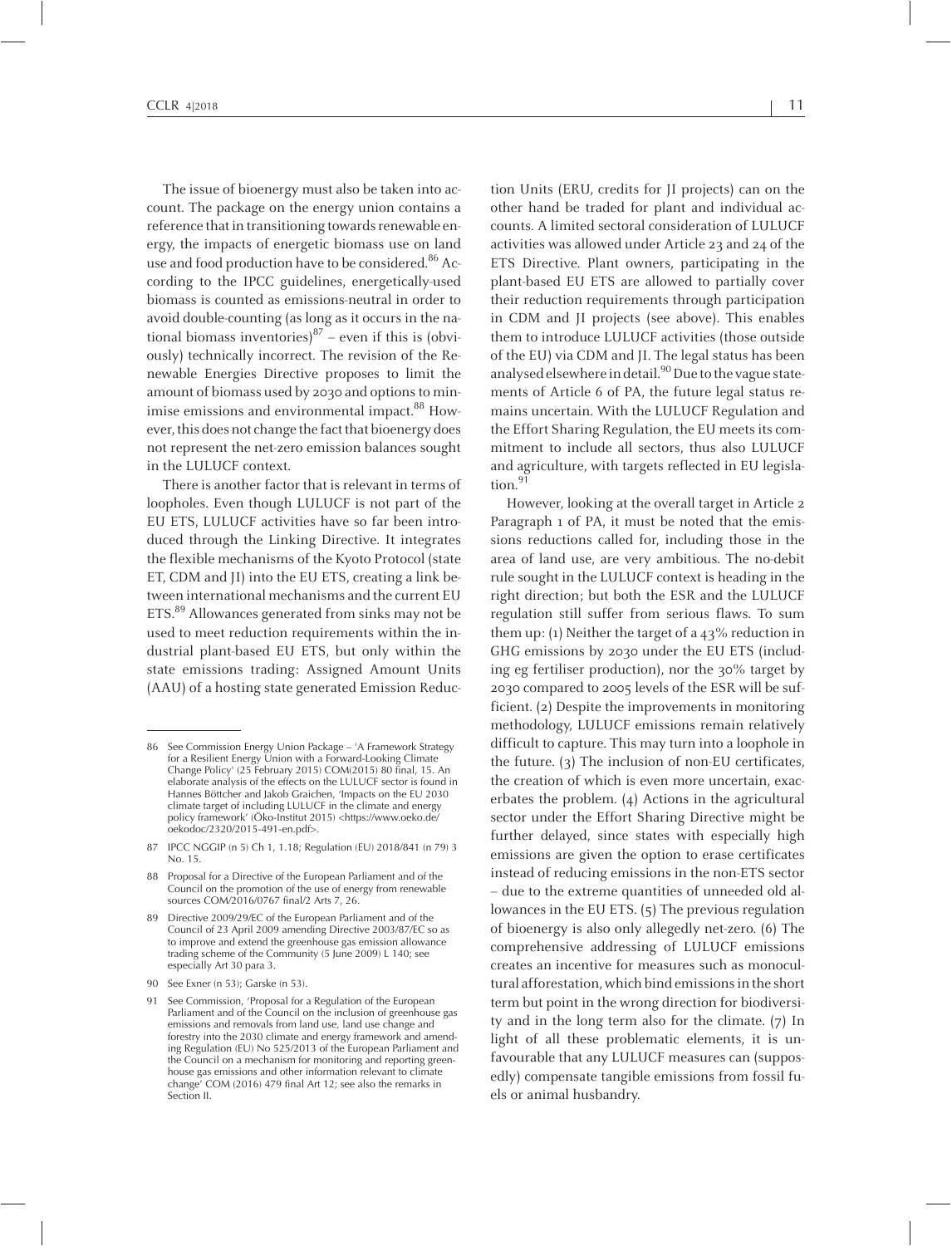## 2. EU NE(R)C Directive and the Clean Air Policy Package

Since ESR only serves as <sup>a</sup> framework for the Member States, the EU has further regulations addressing individual areas of land-use emissions. First, there is another indirect framework regulation with partial relevance to land-use emissions. The 7<sup>th</sup> Environmental Action Programme (EAP) which runs until <sup>2020</sup> plays <sup>a</sup> key role in structuring EU energy policies. 92 One of six working programmes is the Clean Air Policy Package. It provides the framework to amend the National Emission Ceilings Directive (NEC Directive 2001/81/EC) on national emissions ceilings for certain air pollutants.<sup>93</sup> Along with it, the requirements of the Gothenburg Protocol to Abate Acidification, Eutrophication and Ground-level Ozone are implemented in the EU. In addition to the Directive 2008/50/EC on ambient air quality and cleaner airfor Europe, 94 the NEC Directive is the main instrument of European clean air policy. It is also connected to the agricultural sector, which will be analysed in the following.

Essentially, the NEC Directive does not regulate GHG emissions directly, but defines maximum values for sulphur dioxide, nitric oxides, ammonium as well as volatile organic compounds, the reduction of which at the same time contributes to the reduction of GHG emissions. The binding targets of the NEC

Directive from <sup>2010</sup> were not kept by ten Member States of the EU, especially for ammonium. In Germany,  $^{95}$  the maximum values were exceeded for three of four air pollutants, partially dramatically – including ammonium. At this point, the connection with the agricultural sector becomes obvious: In Germany, 95% of ammonium emissions can be traced back to agriculture.<sup>96</sup> Ammonium emissions<sup>97</sup> are on the one hand crucial for nitrogen depositions which lead to rising emissions of the GHG  $\rm N_{2}O;^{98}$  on the other hand, the forerunner product of climate-relevant nitrous oxide and ammonium leaves fine particles as secondary product. Fine particles – however often only associated with emissions from transportation – thus also occur in connection with agriculture.<sup>99</sup> Therefore, the amended NERC Directive (Directive on the Reduction of National Emissions of Certain Atmospheric Pollutants),  $^{100}$  which entered into force on <sup>31</sup> December 2016, as one of the working programmeswithintheCleanAir Package, picks upwere the NEC left off by introducing more ambitious maximum values until 2030. It also contains the suggestion to include measures to limit atmospheric ammonium and fine-particle emissions in the agricultural sector within national clean air action programmes.<sup>101</sup> However, climate-harmful methane is not included in the amended NERC Directive, due to possible conflicts with direct GHG emission reductions. 102

amendment to the Protocol of Montreal of 2016. It intends the reduction of GHG emissions by setting timelines for <sup>a</sup> phase-out of HFC gases in developing and industrialised countries. These GHG are used to substitute CFC gases, which were avoided due to their ozone-altering effect.

- <sup>98</sup> See Haenel, Rösemann and Dämmgen (n 96); Susanne Wagner et al, 'Costs and benefits of ammonia and particulate matter abatement in German agriculture including interactions with greenhouse gas emissions' (Agricultural Systems 2015) <sup>58</sup> ff; Friedheim Taube, 'Umwelt- und Klimawirkungen der Landwirtschaft' (2016) 28.
- <sup>99</sup> See Patrick Brassard et al, 'Comparison of the gaseous and particulate matter emissions from the combustion of agricultural and forest biomasses' (Bioresource Technology 2014) <sup>300</sup> ff; Fabien Paulot and Daniel J Jacob, 'Hidden Cost of U.S. Agricultural Exports: Particulate Matter from Ammonia Emissions' (Environ. Sci. Technol. 2014) <sup>903</sup> ff; SRU, 'Stickstoff, Lösungsstrategien für ein drängendes Umweltproblem' (2015) 105.
- <sup>100</sup> Directive (EU) 2016/2284 of the European Parliament and of the Council of 14 December 2016 on the reduction of national emissions of certain atmospheric pollutants, amending Directive 2003/35/EC and repealing Directive 2001/81/EC [17 December 2016] L 344/1.

<sup>92</sup> Decision No 1386/2013/EU of the European Parliament and of the Council of 20 November 2013 on <sup>a</sup> General Union Environment Action Programme to 2020 'Living well, within the limits of our planet' <sup>L</sup> 354/171.

<sup>93</sup> See Press Release European Commission, 'Environment: New policy package to clean up Europe's air' (2013) IP/13/1274.

<sup>94</sup> On this issue, there are connections to air-quality related directives, like Commission Directive (EU) 2015/1480 of <sup>28</sup> August <sup>2015</sup> amending several annexes to Directives 2004/107/EC and 2008/50/EC of the European Parliament and of the Council laying down the rules concerning reference methods, data validation and location of sampling points for the assessment of ambient air quality [29 August 2015] <sup>L</sup> 226/4.

<sup>95</sup> See European Environment Agency, 'NEC Directive reporting status 2015' (2016) <https://www.eea.europa.eu/themes/air/ national-emission-ceilings/nec-directive-reporting-status-2015> accessed <sup>23</sup> July 2018).

<sup>96</sup> See Wissenschaftliche Beiräte für Agrarpolitik und für Düngungsfragen/SRU, 'Novellierung der Düngeverordnung. Nährstoffüberschüsse wirksam begrenzen' (2013) 8; Hans-Dieter Haenel, Claus Rösemann and Ulrich Dämmgen, 'Calculations of gaseous and particulate emissions from German agriculture 1990-2015: Report on methods and data (RMD) submission 2017' (Thünen Report 46 2017).

<sup>97</sup> This shows particularly well the interdependency of different emissions. Another current example is the so-called Kigali

<sup>101</sup> See L 344/1 of 17-12-2016 (n 100) 3.

<sup>102</sup> See L 344/1 of 17-12-2016 (n 100) Annex II, Tab A, 19 ff.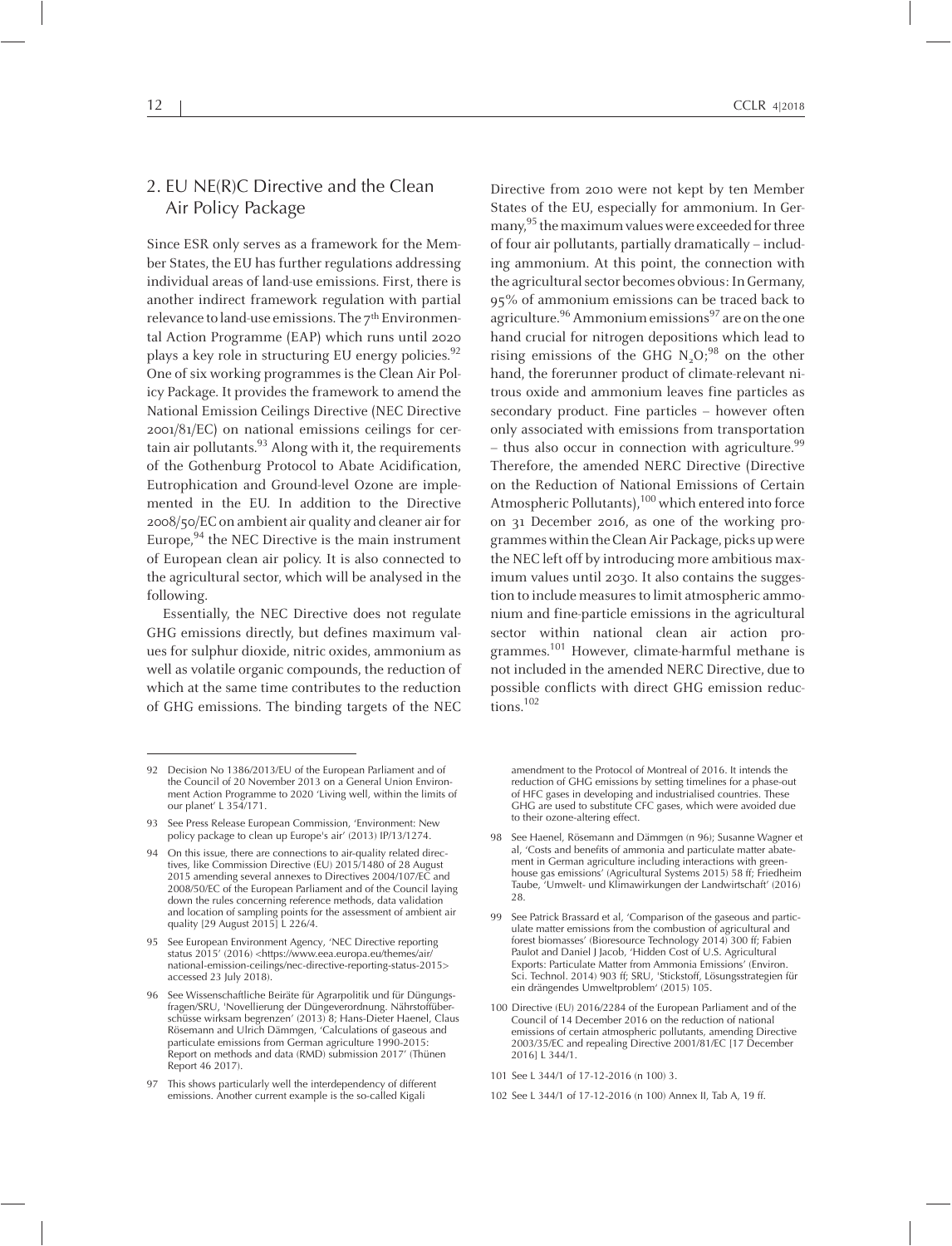Until 2025, Member States are supposed to define which emission reduction commitments are suitable tomeet the 2030 targets. Calculations are to be based on a linear curve of emissions targets for sulphur oxides, nitric oxides and volatile organic compounds excep<sup>t</sup> for methane, ammonium and particulate matter.<sup>103</sup> It was not possible for the Council and the EU Parliament to agree on <sup>a</sup> binding mid-term target, as had been originally proposed by the EU Commission for 2025. In this process, clear problems of implementation in the past were observed.<sup>104</sup> Regardless of whether climate issues can be sensibly addressed at all in these regulations, the analyses of this chapter change little of the impression that EU decision-makers do not live up to the requirements of Article <sup>2</sup> of the PA. This is also true with regard to EU fertiliser law, organic farming law, and Common Agricultural Policy as we have shown elsewhere. 105

# **V. Governance Issues relating to Sustainability and Land-Use Emissions**

This dissatisfactory legal consideration of climate impacts of land use and agriculture leads to the questions why this is the case – and even more which promising governance options there could be. Due to the limited space in this paper, this will only be

regarded briefly. Too high GHG emissions of land use despite a declared intention of more sustainability can only surprise at first glance. For instance, farmers are subject to <sup>a</sup> trade-off between economic and ecologic interests. This is more severe than in other areas of economic activity because of the income situation in the agricultural sector. Although farmers have a certain motivation to keep their soils intact, because long-term quality of soils is <sup>a</sup> necessary basis for securing permanen<sup>t</sup> harvests, shortterm economic interests will often have the potential to determine their actions. These economic expectations are fuelled by distributive enterprises. Additionally, the EU subsidy system, complemented by national programmes, continually supports the short-sightedness, which is primarily focused on mass production of agricultural products. It therefore sets incentives for ecologically and resource-politically problematic intensive livestock farming. Citizens in turn often respond to the (short-term) low food prices. All this could be elaborated further and be condensed to <sup>a</sup> theory of causes for non-sustainability and requirements of transformation. This would also bring values, emotions, path dependencies, problems of collective goods, concepts of normality, and the interaction among stakeholders into play, in addition to the mentioned self-interest. 106

The final assessment of mentioned approaches in command-and-control law and subsidy regulation as well as the development of effective governance instruments requires knowledge of those motivational issues and an analysis of typical problems of sustainability governance. It is tempting to further strengthen existing rudimentary instruments for land-use regulation – as has been indicated at different points in this paper. However<sup>107</sup>, (1) there is the issue of effective enforcement of any created regulation especially in agriculture. Within command-andcontrol law and subsidies law (eg CAP), which is currently dominant in this sector, it is not possible to fully resolve this problem, because an infinite number of small individual actions would need to be monitored by administration. (2) Furthermore, command-and-control and subsidies approaches with their focus on <sup>a</sup> special place, action or product have the disadvantage that they tend to trigger unwanted shifting effects of environmental problems to other countries and where possible to other sectors. Reducing fertilisation for example in Germany could lead

<sup>103</sup> See <sup>L</sup> 344/1 of 17-12-2016 (n 100) Art <sup>4</sup> para 2, 7.

<sup>104</sup> European Environment Agency, 'NEC Directive reporting status <sup>2017</sup> – The need to reduce air pollution in Europe' (2017) <https://www.eea.europa.eu/themes/air/national-emission -ceilings/nec-directive-reporting-status> accessed <sup>3</sup> November 2017.

<sup>105</sup> See Felix Ekardt et al, 'Land-Use Governance, Livestock Farming, and Economic Policy Instruments' (Sustainability 2019, in press).

<sup>106</sup> Covered in detail in Sustainability (n 3) Ch 2; Felix Ekardt, 'Wir können uns ändern: Gesellschaftlicher Wandel jenseits von Kapitalismuskritik und Revolution' (2017).

<sup>107</sup> On governance problems and the following debate on instruments see Sustainability (n 3), Ch 4; Hennig (n 25) Ch 3.4 and 4; Christoph Demmke, 'Towards Effective Environmental Regulation: Innovative Approaches in Implementing and Enforcing European Environmental Law and Policy' (2001); also Valentin von Bredow, 'Energieeffizienz als Rechts- und Steuerungsproblem' (2013); Niko Bosnjak, 'Ein Emissionshandelssystem der ersten Handelsstufe' (2015) <https://enviroliteracy.org/environment-society/ economics/regulatory-policy-vs-economic-incentives/> accessed 23 May 2018; emphasizing a sound inspection and enforcement of market-based policies Marjan Peeters, 'Utrecht Law Review 2006' 177 ff.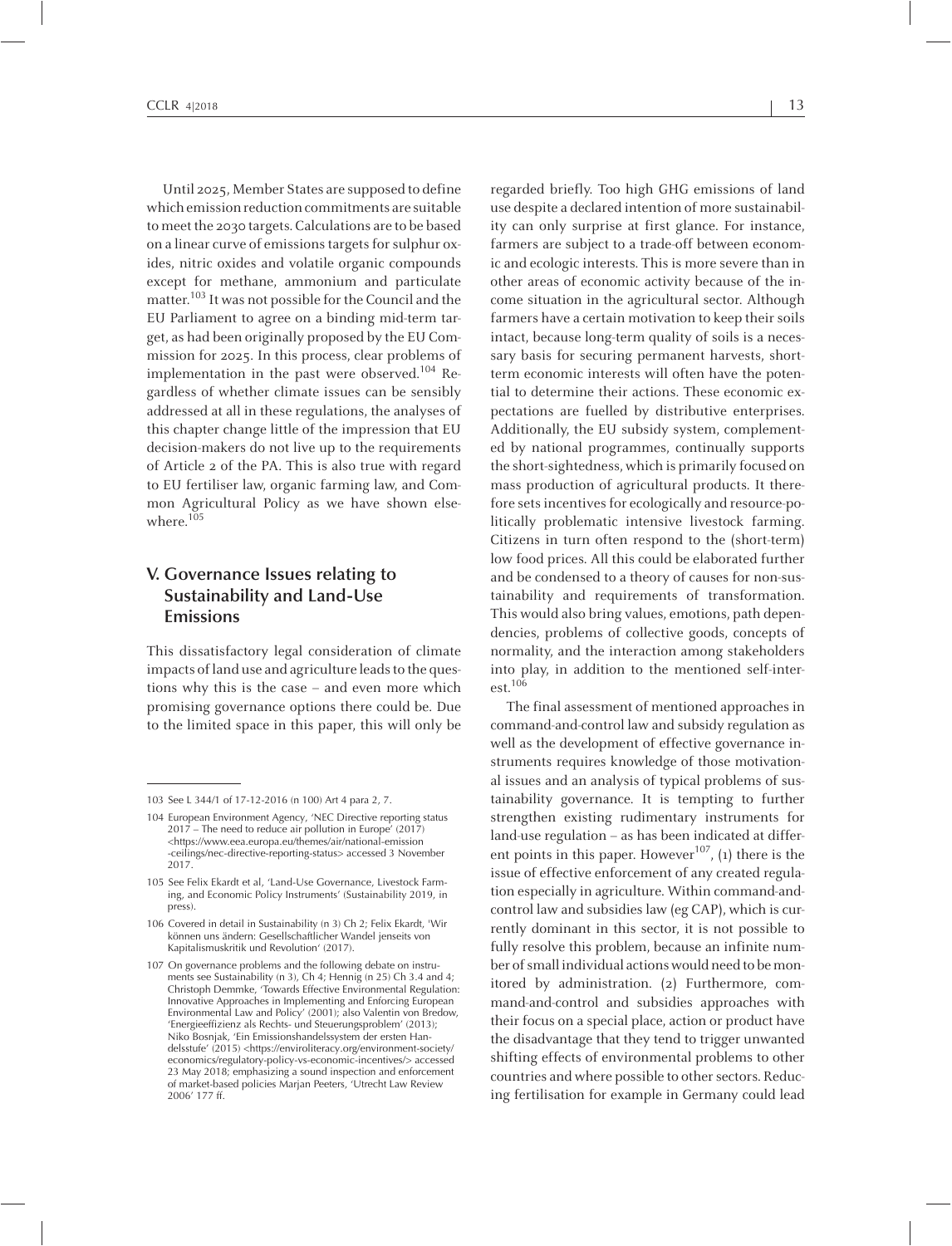to an intensified farming elsewhere. This makes it also hard to primarily focus on new approaches that are just established on a domestic level (eg meat tax). (3) As shown in chapter II, emissions from land use are oftentimes hard to exactly quantify. In particular, the many different land-use processes that cause emissions and whose exact emissions are highly depended on their individual circumstances make precise monitoring difficult. $^{108}\left(4\right)$  Also, there are potentially rebound effects if in <sup>a</sup> specific area, eg, fertiliser use is improved while the overall global trend of increasing land use continues.  $(5)$  Even if an approach addresses all these problems, it needs to contain an ambitious target in line with Article <sup>2</sup> PA; this can be said neither for existing detailed regulations nor for the existing EU ETS as (despite its cap) an economic instrument that legally encloses the use of fossil fuels.

Nevertheless, the issue is pu<sup>t</sup> on the agenda by the imminent review of the  $CAP$  – and by obligations under international law like the limit of global warming to well below <sup>2</sup> degrees, even better 1.5 degrees according to Article <sup>2</sup> Paragraph <sup>1</sup> PA, which point towards <sup>a</sup> fossil-fuel-free (eg without any mineral nitrogen fertiliser based on fossil fuels and maybe without heavy machinery, see chapter II) and low-emission agriculture (and the compensation of remaining emissions). This calls for completely new concepts, given that the timeline is only one or two decades (see chapter II). Therefore, a completely different perspective is needed.

#### **VI. Enhanced Governance Options**

Central starting point<sup>109</sup> for land-use governance in terms of climate protection are livestock emissions and fossil fuels, due to their key role for the climate and further ecological problems. Eliminating fossil fuels from the market and drastically reducing livestock, globally or at least in the EU, within one or two decades is the overall strategy for climate protection. Eliminating fossil fuels could be done by means of an extended and drastically reformed EU ETS covering all fossil fuel uses with an ambitious cap (oriented on Article <sup>2</sup> Paragraph <sup>1</sup> of the Paris Agreement). This would mean thinking materially and geographically broad and working with an instrument with an absolute quantity limit (cap), which is the condition to eliminate rebound and shifting effects (it

would however, probably require <sup>a</sup> complementary border adjustment for imports and exports in order to account for eg animal feed and to avoid shifting effects). The gradual phase-out of fossil fuels in electricity, heating, transportation and agriculture would have incisive effects on the agricultural sector, because of the impact on mineral fertilisers, mobility, machinery etc. Also, efficiency measures and less consumption of animal products – which would be particularly hit due to their currently high feed intensity – as well as less food waste were triggered. $^{110}$ At the same time, animal products from pasture farming would be thrived (while having <sup>a</sup> better climate footprint due to no animal feed from arable land and no additional acquisition and as <sup>a</sup> result to an intact <sup>C</sup> cycle).

Furthermore, livestock as such needs a cap as well. Again, Article <sup>2</sup> Paragraph <sup>1</sup> PA is the yardstick next to the avoidance of the governance problems already described (such as shifting effects). Both factors show that it makes little sense to apply national measures such as meat taxes, which also only address <sup>a</sup> par<sup>t</sup> of the animal food and aim to reduce consumption by a only a few percent.<sup>111</sup> In addition, in contrast to taxes, the EU has the legislative competence for controlling quantities by qualified majority in

<sup>108</sup> Still <sup>a</sup> little more optimistic Ekardt, Hennig and von Bredow (n 3) <sup>371</sup> ff; Ekardt, Hennig and Hyla (n 3) <sup>11</sup> ff.

<sup>109</sup> Concepts on this in Sustainability (n 3) Ch 4; Hennig (n 25) ; Bosnjak (n 107); von Bredow (n 107).

<sup>110</sup> Especially on food waste IAASTD, 'Global Summary for Decision Makers' (2008); Dana Cordell et al, 'Preferred future phosphorus scenarios: <sup>A</sup> framework for meeting long-term phosphorus needs for global food demand' (2009) ; Dana Cordell, Jan-Olof Drangert and Stuart White, 'The story of phosphorus: Global food security and food for thought' (2009) <sup>19</sup> Global Env Change 2; Stefan Henningsson et al, 'The value of resource efficiency in the food industry: <sup>a</sup> waste minimisation project in East Anglia, UK' (2004) Journal of Cleaner Production, 505-512; see also FAO, 'Food Losses and Food Waste' (2011) <http://www.fao.org/ docrep/014/mb060e/mb060e00.pdf> accessed <sup>6</sup> December 2017.

<sup>111</sup> Other authors also point out the necessity of reducing livestock to reduce greenhouse gas emissions and trigger <sup>a</sup> number of other environmental benefits, in which the focus is on introducing (greenhouse gas) taxes on meat consumption, see inter alia Bähr (n 2) 154; Andrew <sup>N</sup> Sharpley et al, 'Future agriculture with minimized phosphorus losses to waters: Research needs and direction' (AMBIO 2015) 167; Sarah Säll and Ing-Marie Gren, 'Food Policy' (2015) <sup>1</sup> ff; critical Céline Bonnet, Zohra Bouamra-Mechemache and Tifenn Corre, 'An Environmental Tax Towards More Sustainable Food: Empirical Evidence of the Consumption of Animal Products in France' (Ecological Economics 2018). Our paper instead proposes <sup>a</sup> wider approach to tackle several environmental problems by starting at the beginning of the value chain with fossil fuels – and <sup>a</sup> clear orientation to Art <sup>2</sup> para <sup>1</sup> PA.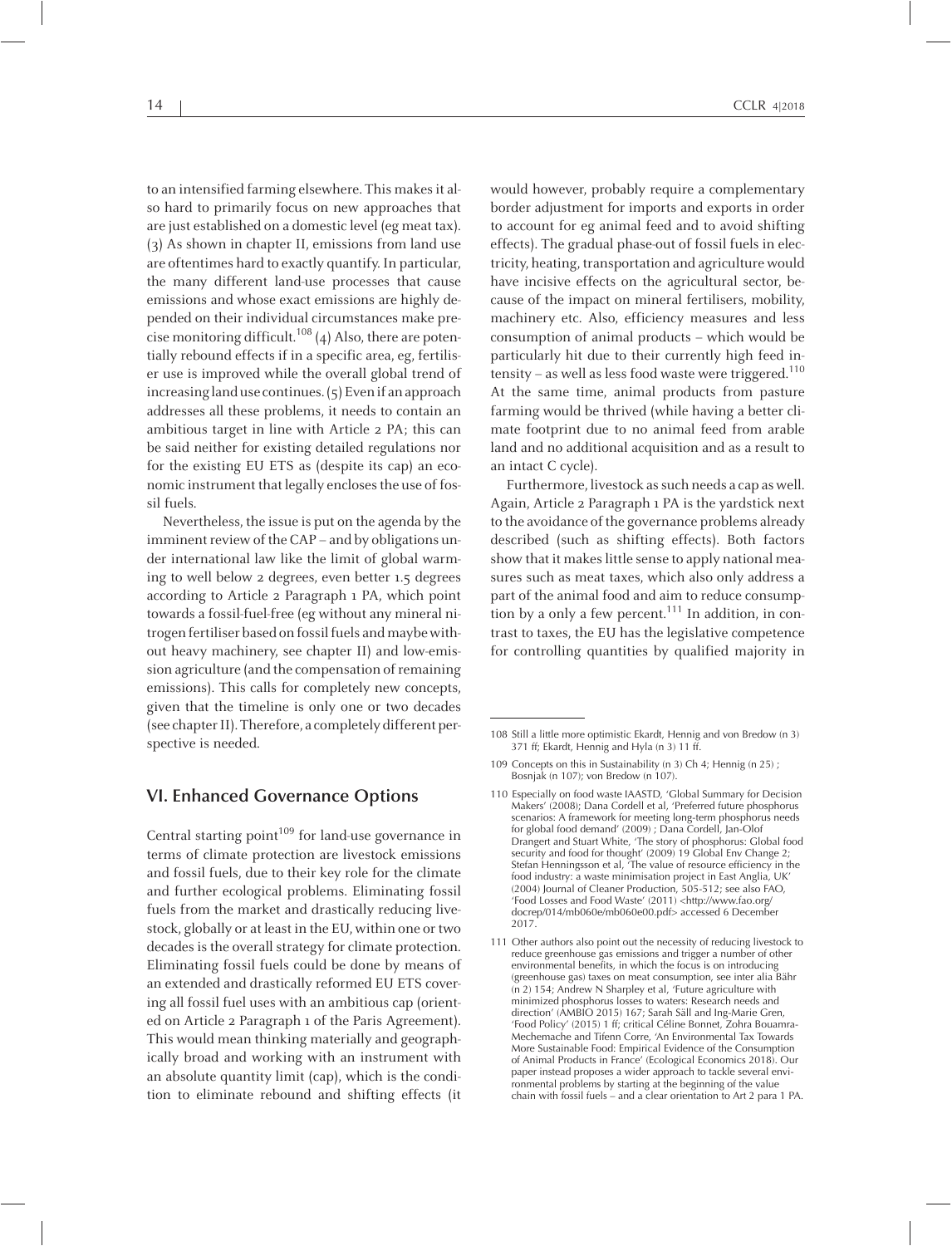the Council of Ministers (Article 192 TFEU). There are two different ways of controlling quantities in this case: Livestock could be additionally included in an amended EU ETS or could be subject to its own ETS (probably the latter since the cap for animals could not be zero). Alternatively, an area-bound livestock farming (Flächenbindung) could be introduced by means of command-and-control law, ie <sup>a</sup> regulatory limitation of the number of livestock per area (the aim here would not merely be to close local nutrient cycles, but to achieve drastic emission reductions, so that in the end, together with – limited – possible compensation measures, for example in wetlands, zero emissions result). To implement an area-bound livestock farming or an ETS cap for animals is therefore possibly very similar – in each case it concerns <sup>a</sup> cap, which must be monitored and which therefore generates <sup>a</sup> certain expenditure for authorities and normaddressees(although large stables already have <sup>a</sup> monitoring system in place for emission control legislation). It could also be conceivable to integrate only large livestock farming facilities into an ETS (or to create <sup>a</sup> separate ETS) and to regulate grazing animals and small farmers without a trade component with a strictly area-bound livestock farming.

The difference would essentially lie in the trade componen<sup>t</sup> that an ETS would have. And since the cap would have to be drastically oriented to the Paris Agreement, it would possibly give greater resistance without the trade component, which enables the compensation between normaddresseesin different situations and thus reduces costs – and increases flexibility. In order to avoid hot spo<sup>t</sup> problems (the classic argumen<sup>t</sup> for regulatory law) while at the same time being cost efficient and flexible, <sup>a</sup> cap-and-trade could also be combined with external regulatory limits(floor and ceiling). Regardless of the quantity limitation approach chosen for animals, import-export

regulation, such as border adjustments, would be necessary, as with fossil fuels. In addition, the abovementioned question must be decided whether animals and fossil fuels themselves or rather their emissions are subject to <sup>a</sup> cap. The latter is theoretically more flexible. However, it requires the exact depiction of the different emissions that currently pose challenges (whereas animals – possibly differentiated by species – and fuels as such would be easy to grasp).

These governance options would not endanger global food security but rather set incentives for <sup>a</sup> different lifestyle in industrialised countries and upper classes of developing countries. By the same token, other consequences of conventional agriculture like biodiversity loss, soil degradation, water pollution and disrupted nutrient cycles etc. are also addressed. Mineral nitrogen fertiliser, as far as it is based on fossil fuels, will be taken off the market inherently, thus supporting organic farming. Furthermore, the push-back of energy-intensive machinery sets incentives for small-scale farming (as well as potentially lower use of pesticides). Transportation and industrial processing will become more expensive. Pricing of fossil fuels also in the agricultural sector would also relieve other problems and reduce illnesses<sup>112</sup> (at the same time health expenses), because fossil-fuel caused air pollution would be eliminated.

However, it would be suboptimal to regulate fossil fuels and livestock only, because this could suppor<sup>t</sup> the run on bioenergy, which is also relevant to climate and biodiversity, or compensate smaller crop yields through higher land use.<sup>113</sup> Pricing fossil fuels and livestock farming also does not address landuse emissions which occur otherwise, eg through organic nitrogen fertiliser, humus degradation and land-use change through grassland ploughing or deforestation. Including the just named other land-use emissions into the EU ETS proves more difficult than is the case with fossil fuels and livestock farming, and it leads to the dangers described above in the analysis of the LULUCF regulation. Also beyond agriculture, the many different land-use processes that cause emissions and whose exact emissions highly depend on their individual circumstances cannot be monitored as precisely as required for a quantity control mechanism like the EU ETS, not even with satellite-based remote monitoring. 114 Therefore, alternative approaches have to be developed, like <sup>a</sup> general

<sup>112</sup> With regard to the health effects of globally aligned eating habits and high meat consumption, see Sonia <sup>S</sup> Anand et al, 'Food Consumption and its Impact on Cardiovascular Disease: Importance of Solutions Focused on the Globalized Food System. <sup>A</sup> Report from the Workshop Convened by the World Heart Federation' (Journal of the American College of Cardiology 2015) <sup>1590</sup> ff.

<sup>113</sup> See also CBD, 'Global Biodiversity Outlook 3' (n 12) <sup>75</sup> ff; Hennig (n 25).

<sup>114</sup> Still <sup>a</sup> little more optimistic Ekardt, Hennig and von Bredow (n 3) <sup>371</sup> ff; Ekardt, Hennig and Hyla (n 3) <sup>11</sup> ff.